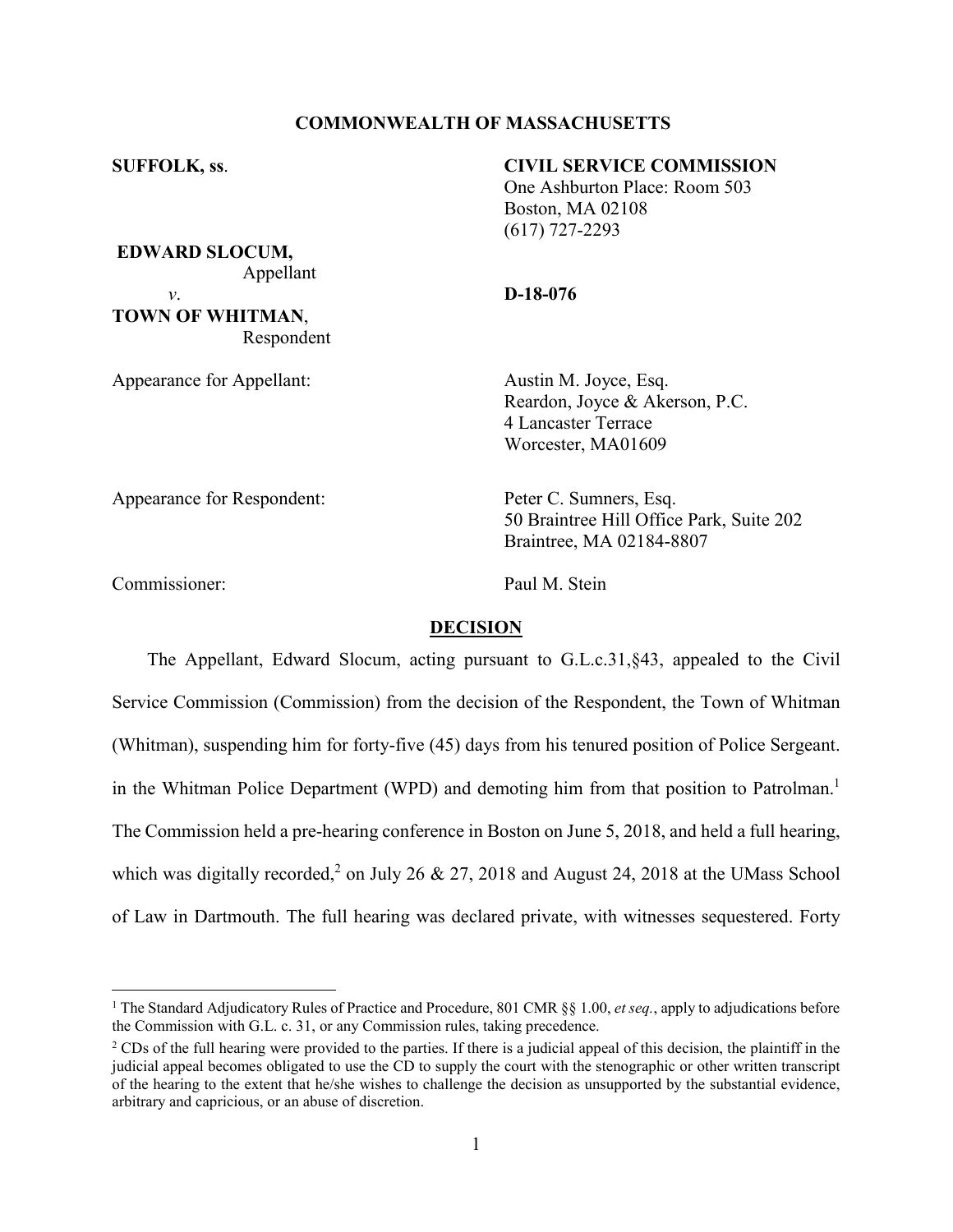(40) exhibits were received in evidence at the hearing (*Exhs. A; B.1 through B.19; C through L; N* 

*through W*). <sup>3</sup> The Commission received Proposed Decisions on November 5, 2018. For the reasons

stated below, the Appellant's appeal is allowed. .

# **FINDINGS OF FACT**

Based on the Exhibits entered into evidence and the testimony of the following witnesses:

*Called by the Town of Whitman:*

- WPD Officer Patrick Burtt-Henderson
- WPD Officer William Balonis, Jr.
- **WPD Officer Kevin Harrington**
- WPD Officer Robert Stokinger
- WPD Lieutenant Christine May-Stafford
- **WPD Detective Eric Campbell**
- Raymond A. Scichilone, Municipal Police Training Committee
- **WPD Deputy Chief Timothy Hanlon**
- **WPD Chief Scott Benton**
- Whitman Town Administrator, Francis J. Lynam

*Called by the Appellant:*

- Mr. B, Whitman resident
- WPD Officer Edward Slocum, Appellant

and taking administrative notice of all matters filed in the case, pertinent law and reasonable

inferences from the credible evidence, a preponderance of evidence establishes these facts:

1. The Appellant, Edward Slocum, is a tenured full-time permanent sworn police officer with

approximately thirty (30) years of service with the WPD. He was promoted to Police Sergeant in

1994 and served in that position until his demotion to Patrolman as a result of the incident that

gave rise to this appeal. He also served as Acting Police Chief for about a year after the retirement

 $\frac{1}{3}$ <sup>3</sup>One proffered exhibit was excluded on the objection of the Respondent (*Exh.Y-ID*). Two exhibits were marked for Identification (ID), with objections taken under advisement. After considering the objections and the relevant evidence in the record, I now admit those two documents in evidence for what they may be worth. (*Exh.M & Exh.X*)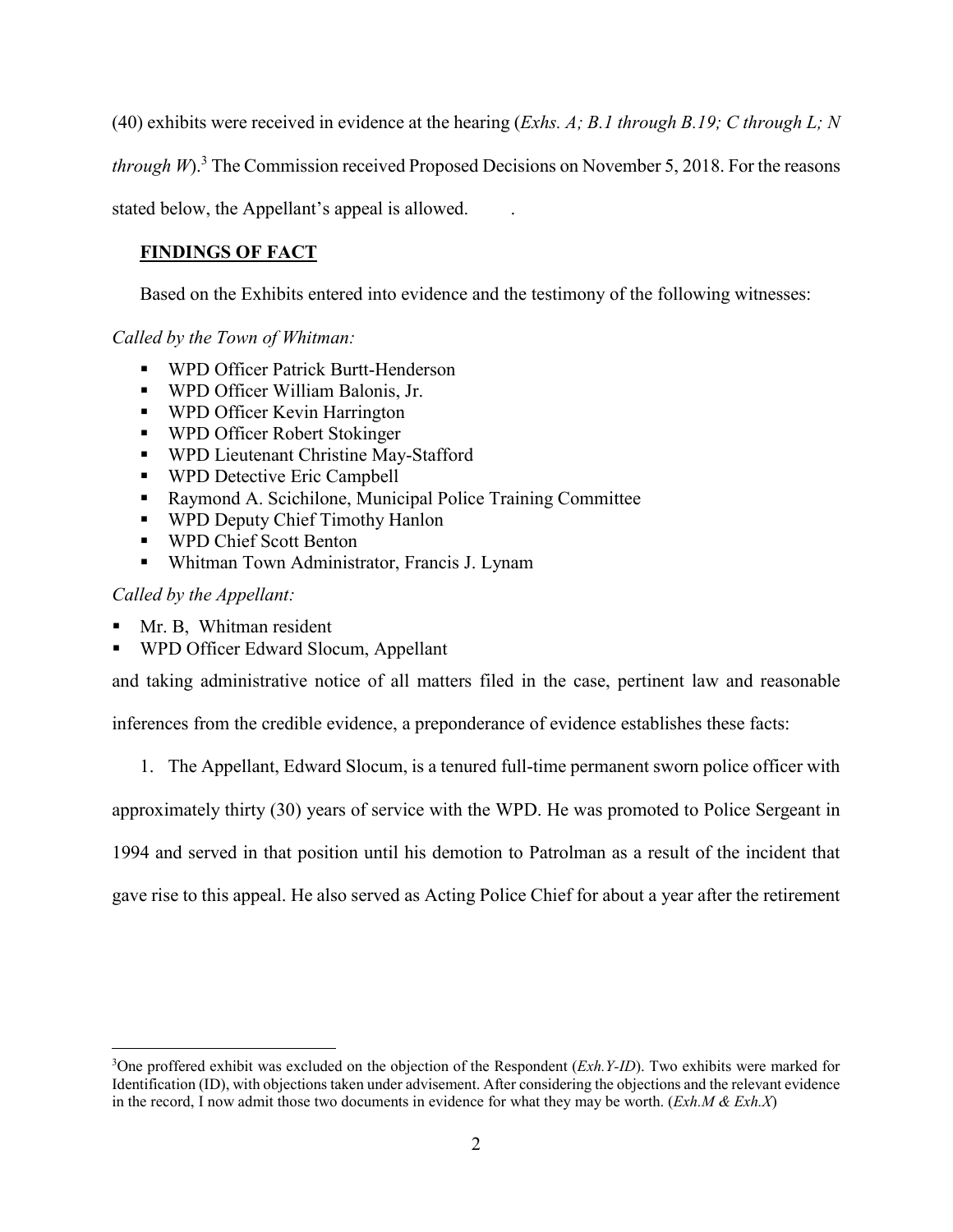of a former chief in 2006 and selection of (then Sergeant, now Lieutenant) May-Stafford as the next permanent Chief in 2007. (*Testimony of Appellant & May-Stafford*) 4

2. Officer Slocum is a certified first-responder trained to render emergency medical care, including CPR, first-aid, and recognizing signs of a wide range of common medical issues, which he had regularly encountered during hundreds of medical emergencies in the line of duty, including drug overdoses, heart attacks and strokes. (*Exh. Q; Testimony of Appellant*) 5

3. Officer Slocum is re-certified bi-annually as a first responder and receives annual inservice training through the Massachusetts Municipal Police Training Committee (MPTC), which includes, among other things, legal updates on such issues as arrests and searches with and without warrants. He received a copy of the 400-plus page 2016 edition of "Hanrahan's Police Officer's Law Manual" (Hanrahan Manual) distributed to all WPD officers. The Hanrahan's Manual is updated annually and updates distributed to WPD personnel via e-mail. (*Exhs. B.14, M, O through S & U; Testimony of Appellant, Benton, Burtt-Henderson, Balonis & Scichilone*) 6

4. WPD officers are also required to comply with the "Rules and Regulations for the Government of the Police Department of Town of Whitman" (WPD Rules and Regulations), and all policies issued by the WPD, which include, in particular, a "Towing Policy" (WPD Towing Policy). (*Exhs. B.15 & T; Testimony of Appellant*)

5. Prior to the incident that gave rise to this appeal, Officer (then Sgt.) Slocum was disciplined on two occasions:

 <sup>4</sup> Chief May-Stafford served in that position until 2012, when she voluntarily returned to her current position of Lieutenant. Chief Benton has been the WPD Chief since 2012. (*Testimony of May-Stafford & Benton*)

<sup>&</sup>lt;sup>5</sup> Whitman reported approximately 40 to 50 drug overdoses (approximately 5 to 10 fatal) annually from 2015 through 2018. (*Exh. V*)

<sup>6</sup> Exh. U contains selected pages from the Hanrahan Manual concerning warrantless searches and, in particular, information about the Protective Custody Law, G.Lc.111B, §1 et seq, as well as the so-called community caretaker function, a judicially-created exception to the constitutional requirement to obtain a warrant for police searches in certain circumstances that will be addressed in further detail elsewhere in this Decision..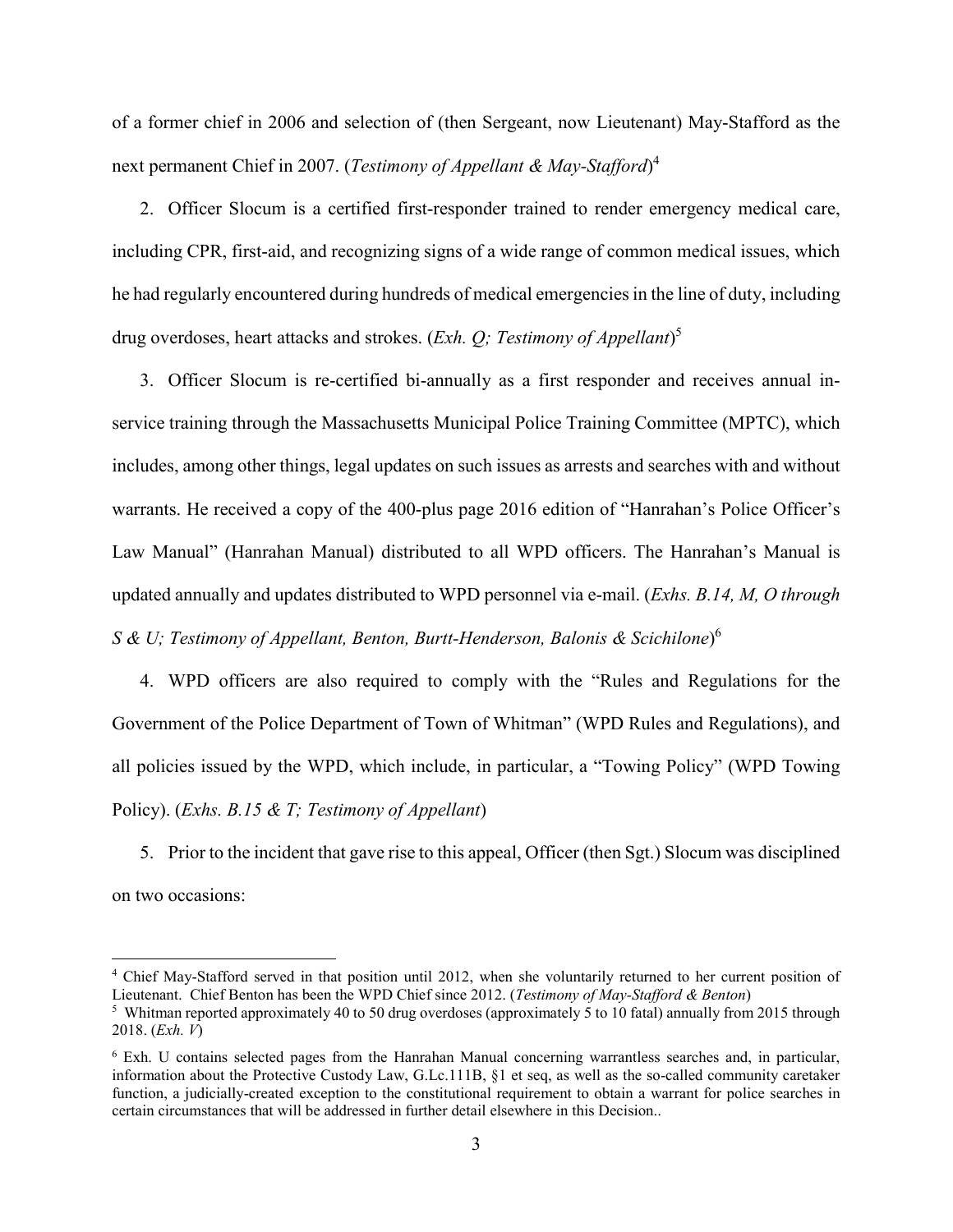- A three-day suspension for sleeping on duty, reduced to a two-day suspension, after grievance, by agreement in November 2017. (*Exhs. C through F* )
- A written reprimand in January 2017 for issuing two firearms licenses with hunting and target restrictions, contrary to Chief Benton's orders to issue the licenses "without restrictions." (*Exhs. G & H*)

6. Also, in or about 2017, the WPD started to provide Sgt. Slocum with accommodations for a long-standing disability, primarily, to better enable him to perform his administrative tasks, such

as preparing reports. (*Testimony of Appellant & Benton*)

The November 29, 2017 Incident

7. On November 29, 2017, Sgt. Slocum was the Patrol Supervisor on the overnight shift (12 AM to 8 AM), assigned to Cruiser 305. Also on patrol duty was Officer Balonis, assigned to Cruiser 306, and Officer Burtt-Henderson, assigned as the WPD Dispatcher.<sup>7</sup> (*Exhs. B.2 & B.13*; *Testimony of Appellant*)

8. At approximately 2:00 AM, an individual later identified as Mr. B, then a Scituate resident, arrived in his pickup truck at the home of a female friend in a residential neighborhood of Whitman. He was a carpet installer who kept tools and materials in the bed of his truck. He had been drinking heavily. After spending two or three hours with his friend, she told him to leave, as she didn't want her children to see him. (*Exh. B; Testimony of Mr. B*)

9. Mr. B realized that he was then in no condition to drive. He backed his truck out of his friend's driveway and parked it on the opposite side of the street, about 30 feet from her home. He took the keys out of the ignition and placed them, along with his license, in plain view on the console of the truck. He then lay back in his seat and went to sleep. His intention was to sleep until he was sober enough to drive to work later in the day. (*Testimony of Mr. B*)

<sup>&</sup>lt;sup>7</sup> The overnight shift was normally staffed with three officers in cruisers but, on this occasion, one of the regularly scheduled officers had taken a "comp day" and was not replaced, leaving the shift short one officer.(*Exh.B2*)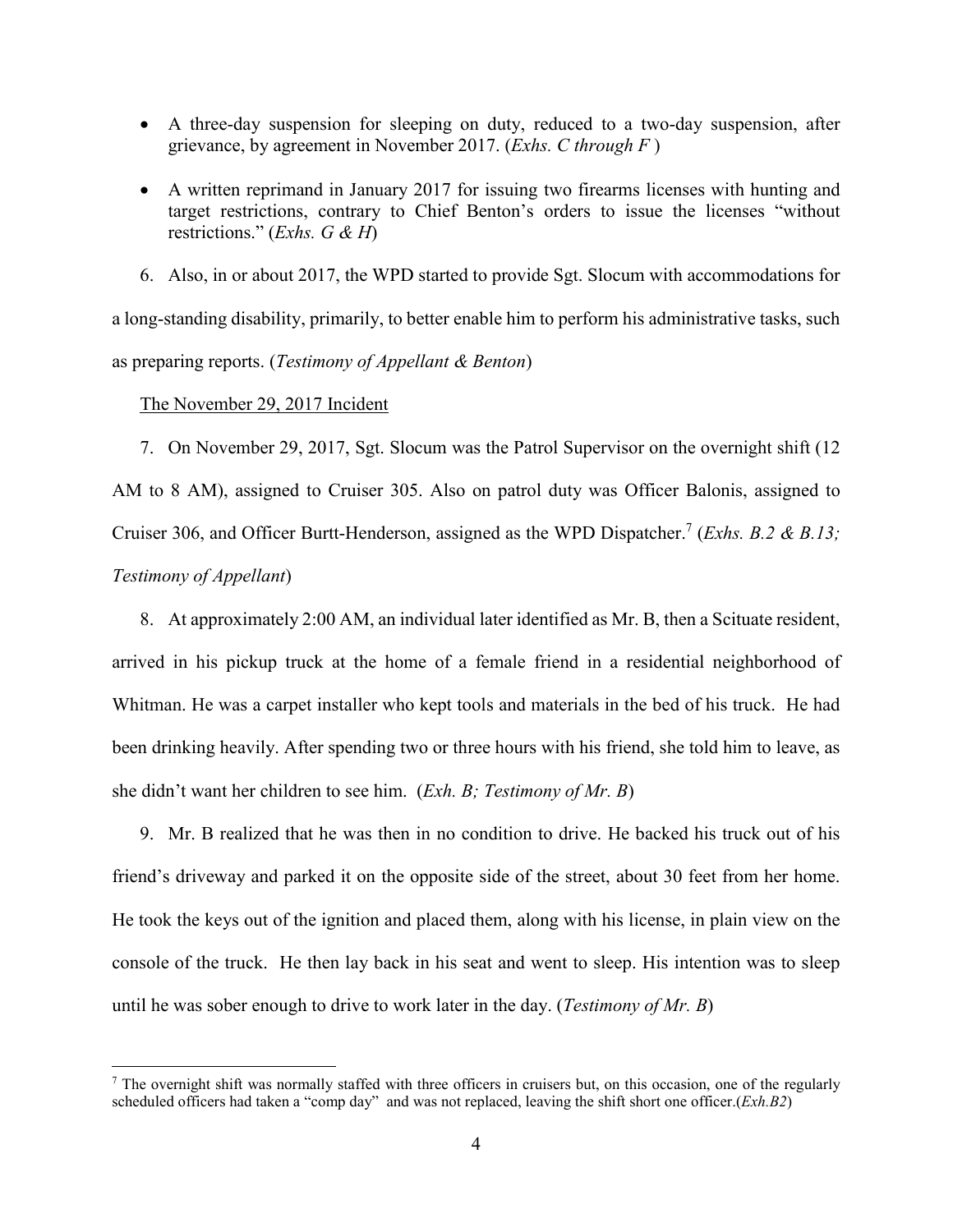10. At 6:57 AM, Officer Burtt-Henderson received a call for service on the "non-emergency" line from a resident who reported a truck was parked in front of his house with a party sleeping in it. The caller said he was on his way to work but his wife and kids were home and he thought it was "weird" to see the truck there. Officer Burtt-Henderson asked the caller to provide the license plate which he did. He ran a check on the commercial license plate he was provided, which identified the registered owner as Mr. B. The dispatch officer logged the call as "Suspicious Activity". As Officer Balonis was then occupied with a traffic stop, Sgt. Slocum was dispatched to the scene, provided the name of the registered owner and told the occupant appeared to be asleep in his truck. (*Exhs. B.2, B.3, B.8, B.10, B.12 & B.17; Testimony of Appellant, Burtt-Henderson & Balonis*)

11. Sgt. Slocum arrived on scene at approximately 7:01 AM. He located the truck (a 2002 Chevrolet pickup in poor condition) legally parked in front of the caller's residence. The vehicle was not running and he noticed the tools and carpet material in the bed of the truck. He saw the male occupant (Mr. B) in the driver's seat with his feet on the dashboard to the left of the steering wheel and a "hoddie" sweatshirt with the hood over his head. (*Exhs. B, B.2, B.3, B.7, B.8 & B.17; Testimony of Appellant*)

12. Sgt. Slocum looked closely at Mr. B and, applying his first-responder training, made a visual check of Mr. B's "A,B,Cs" (Airway, Breathing, Circulation). He could see that Mr. B's airway was open by the way his head was positioned (not slumped over), he was breathing normally and his skin color was normal. He looked for other signs of impairment or medical distress, such as urinating, vomiting, frothing around the mouth, or other evidence of drugs or alcohol use, and saw none. (*Exh. B.8; Testimony of Appellant*)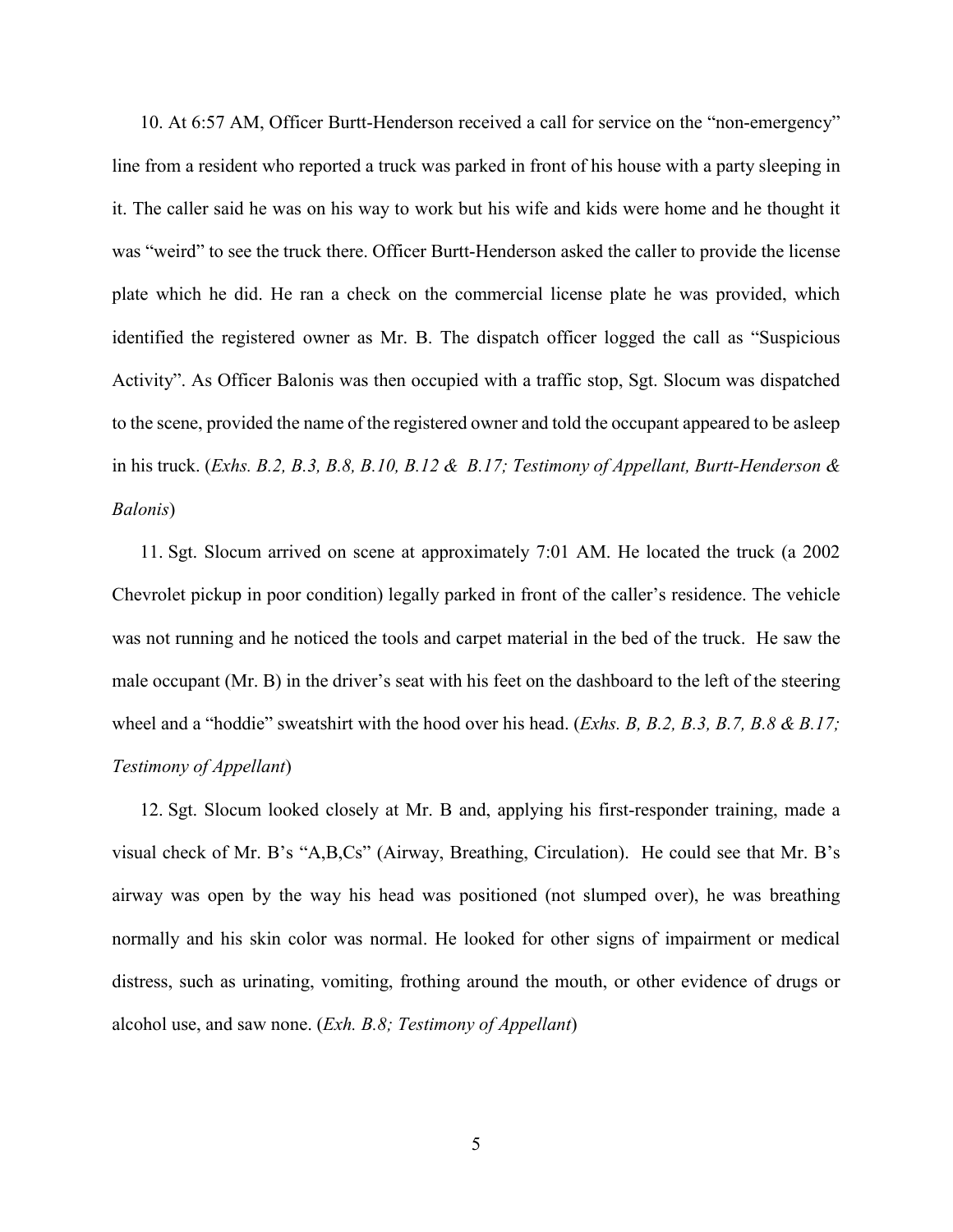13. Sgt. Slocum attempted to wake up Mr. B by knocking on the driver side window (which was fully closed) and banging with his flashlight, shining the flashlight<sup>8</sup>, and shaking the truck. Mr. B was "responsive" to the knocking and "began to move and wiggle in his seat". He "squinted" when the flashlight was shined at him, but never opened his eyes or further acknowledged that he knew of Sgt. Slocum's presence. Sgt. Slocum tried to open the driver's side door, but found it was locked. He walked around to the passenger side and found that door also locked. (*Exhs. B.8 & B.18; Testimony of Appellant*)

14. At 7:08 AM, Officer Balonis cleared the motor vehicle stop and radioed the dispatcher and asked: "What's going on at [address]?" The dispatch officer responded: "homeowner reported truck in front of his house with gentleman sleeping in it." (*Exh.B17*)

15. Sgt. Slocum radioed: "I'm with the party now, trying to wake him up. He's moving in there but not waking up." (*Exh. B.8 & Exh. B17*)

16. Officer Balonis radioed: "Sarge, you need help there?" and Sgt. Slocum replied: "Seems like he will be alright. He's moving. Just trying to get him going here." (*Exh.B17*)

17. At 7:09 Sgt. Slocum confirmed with the dispatch officer that the party in the truck (Mr. B) was the registered owner. (*Exhs. B.8 & B.17*)

18. At 7:14, Sgt. Slocum radioed the dispatch officer to ask: "Who called on this?" and "Would he be at the residence?" The dispatch officer replied with the address and stated: "I would guess he left for work . . . He said he noticed him on his way out. Not sure if he was going to wait for your response or not." No mention was made about other household members who the caller had told the dispatcher were also at the residence. (*Exh. B.17*)

 <sup>8</sup> Sunrise in Whitman on November 29, 2017 occurred at 7:49 AM. (*Administrative Notice [http://www.timebie.com /sun/ whitmanma.php]*)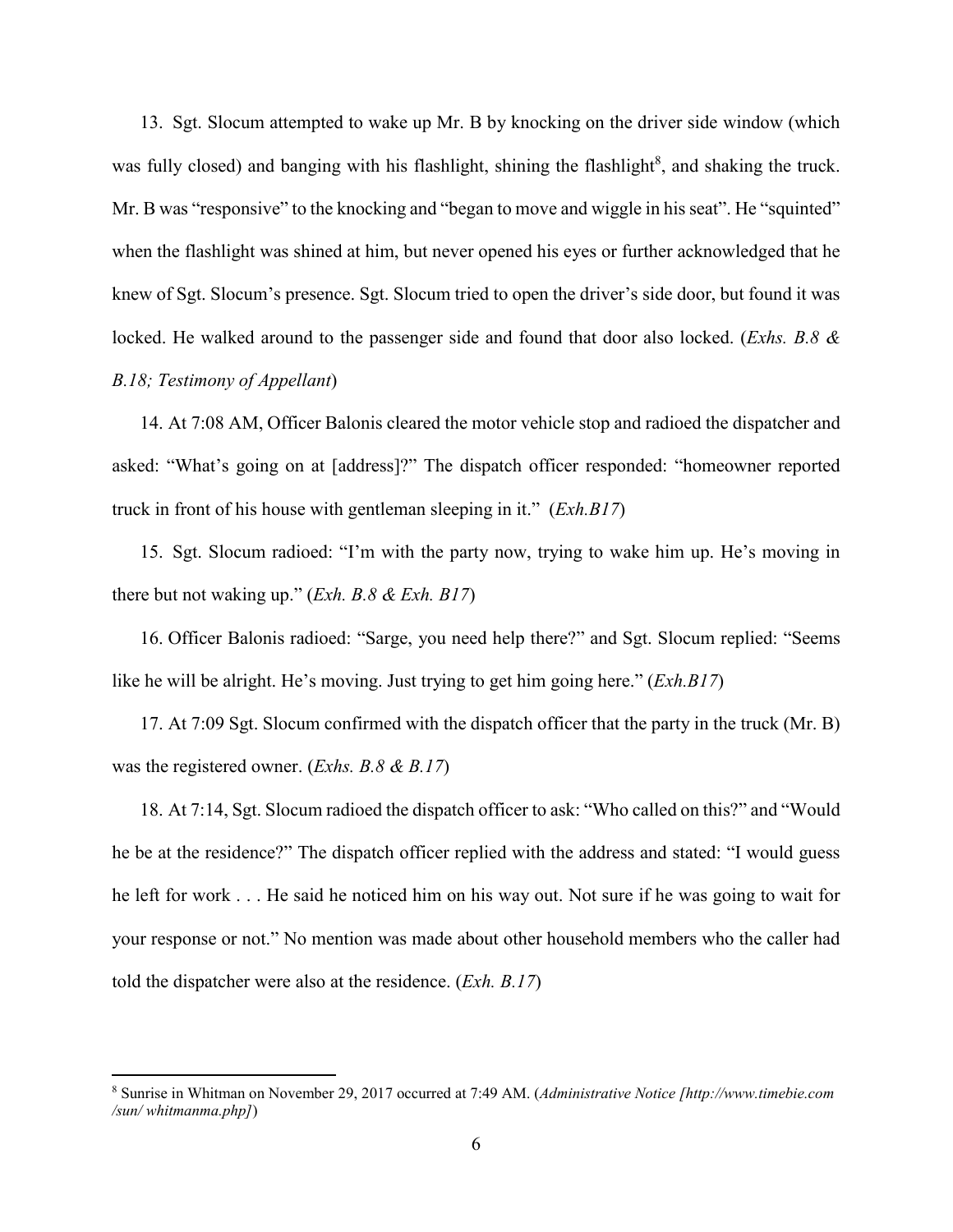19. Seeing carpet and tools in the bed of the truck, Sgt. Slocum thought Mr. B could be a contractor working for the homeowner. He started to walk to the caller's residence but stopped after the dispatcher said he didn't think anyone was home, which ruled out the hypothesis that Mr. B had business with the homeowner. Due to the early hour, he chose not to disturb anyone or canvass the rest of the neighborhood. (*Exh. B.8 & B.17;Testimony of Appellant*)

20. After approximately 20 minutes on scene, Sgt. Slocum decided that Mr. B was simply in a deep sleep and was not in need of any immediate medical attention. He reported: "Unable to get him awake. Moving around in there. Keys out of the ignition. No Threat. Looks fine at this point." At 7:17 AM, Sgt. Slocum cleared the call and said he would "let the next shift know and they will come by and check on him." (*Exhs. B.2, B.3, B.8 & B.17; Testimony of Appellant*)

21. Meanwhile, Officer Balonis decided on his own initiative to back-up Sgt. Slocum. He did not notice the parked truck as he drove past, as he was looking only for Sgt. Slocum's cruiser who had just cleared. He caught up with Sgt. Slocum and they talked briefly after which Officer Balonis resumed patrol and Sgt. Slocum headed back to the station to attend to administrative duties. (*Exh. B.10; Testimony of Appellant & Balonis*)

22. Mr. B. was "happy" to be left alone. Knowing he was still too drunk to drive, he decided to stay put and went back to sleep. (*Testimony of Mr. B*)

23. At the 8:00 AM change-of-shift roll call, Sgt. Slocum spoke to the day shift commander, Lt. May-Stafford. He advised her about Mr. B, whom he described as asleep in his truck, moving around, with no signs of drug or alcohol use, but he could not get him to unlock the door to the vehicle. (*Exhs. B.2, B8 & B9; Testimony of Appellant & May-Stafford*)

24. At approximately 8:30 AM, after being briefed and reviewing the incident log, Lt. May-Stafford and Patrolman Stokinger proceeded to the scene. Officer Stokinger followed the same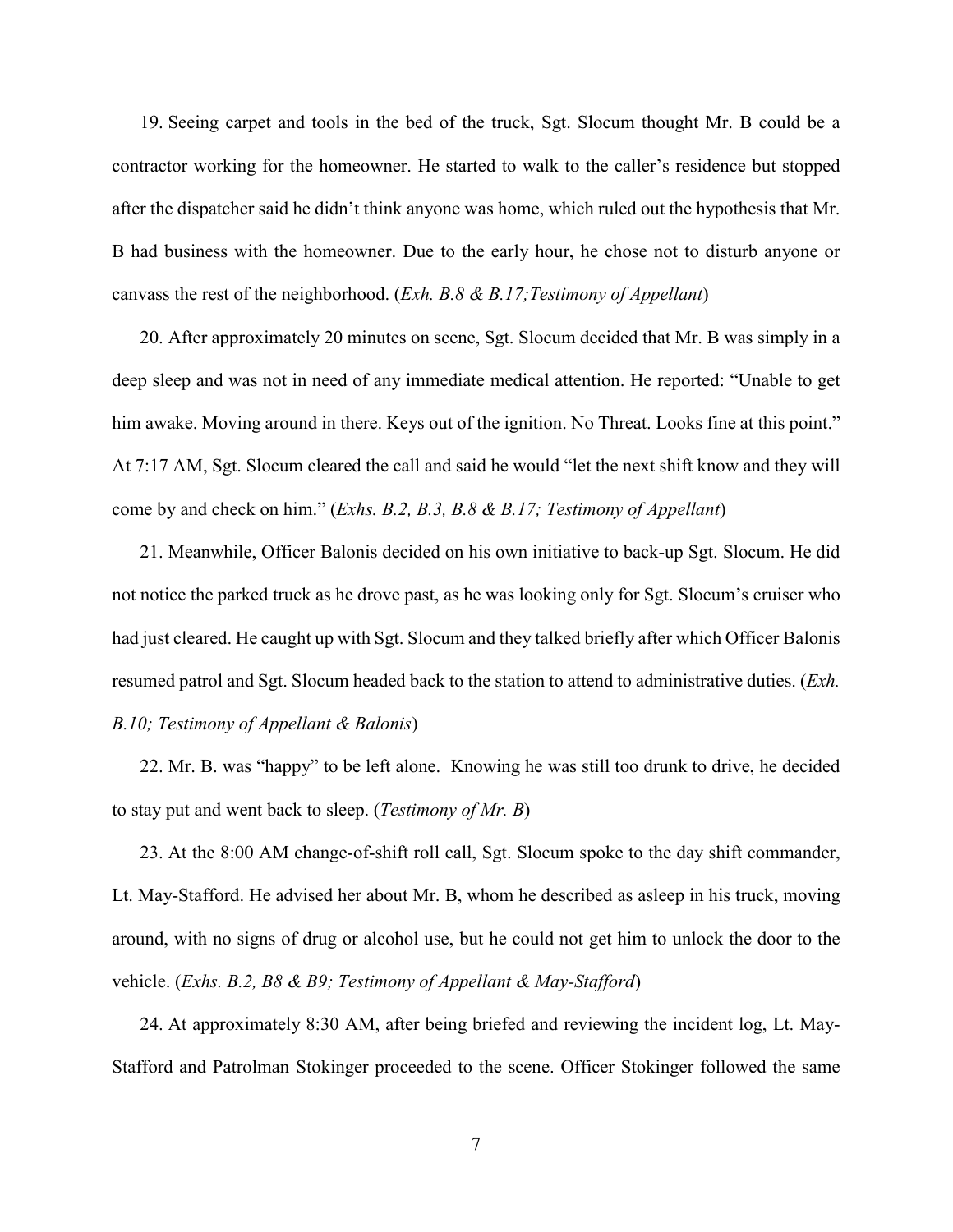procedures to attempt to wake up Mr. B, banging on the door and shaking the truck, with similar lack of success. (*Exh. B, B2, B.\$B.9 & B.17: Testimony of May-Stafford & Stokinger)*

25. At 8:31 AM, Lt. May-Stafford called for a Whitman Fire Department ambulance which carries special tools to access a locked vehicle. These tools are designed to minimize damage caused by a forced entry but they can cause damage that requires replacement of scratched body parts and bent door frames. (*Exhs. B.2 & B.17; Testimony of Appellant, Benton, May-Stafford, Burtt-Henderson, Balonis & Stokinger* ) 9

26. At approximately 8:32 AM, after further knocking on the window, Mr. B "woke up" and opened the truck door, revealing a strong odor of alcohol. He could not say where he was or where he had been that night. A field sobriety test was not performed. The call for a fire department response was cancelled. (*Exhs. B.2 & B.17; Testimony of May-Stafford, Balonis & Stokinger*)

27. At 8:38 A.M., Officer Stokinger radioed that a towing company had been called to remove and store the truck. The rationale for that decision was a concern of the officers on scene that it would not be safe to leave the truck on the street with tools in the bed and cab. (*Exh. B.2, B4, B.7, B.9 & B.17; Testimony of May-Stafford & Stokinger*)

28. Mr. B's identity was confirmed. He was taken into protective custody and placed in Officer Stokinger's cruiser for transport to the police station. The call was cleared at 8:50 AM. (*Exh. B.2 through B4, B.9 & B.17; Testimony of May-Stafford & Stokinger*)

29. At the police station, a PBT breathalyzer test showed a 0.162 level of intoxication. Mr. B. also admitted to using marijuana the day before. A suicide evaluation showed no risk of harm to himself or others. (*Exhs. B.4 through B.6; Testimony of Stokinger*)

 <sup>9</sup> The WPD no longer breaks-into vehicles but relies on the fire department to do so when necessary.(*Testimony of Benton & Hanlon* )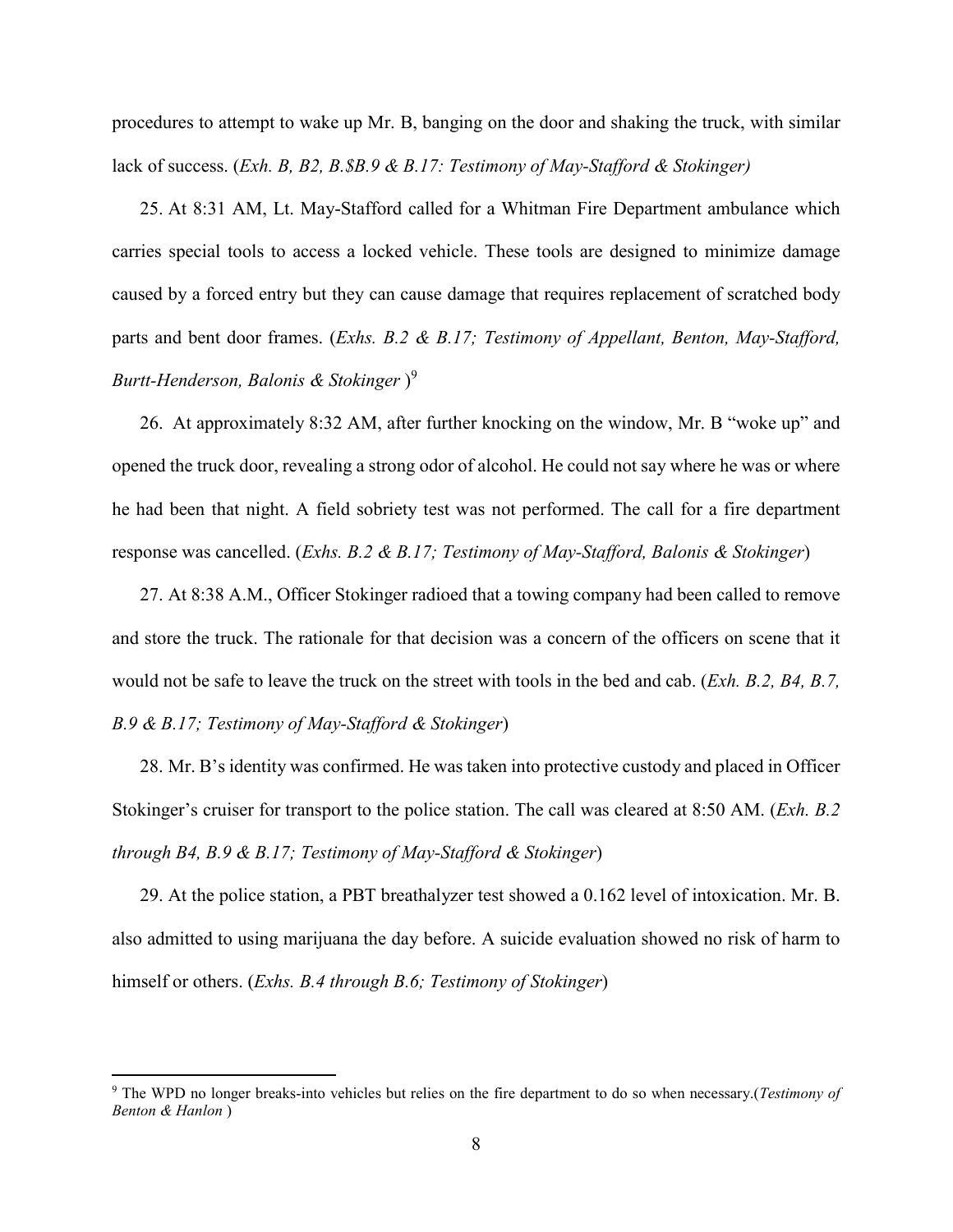30. At 4:25 PM on November 29, 2017, Mr. B. was released to a female acquaintance (the woman he had been visiting) who picked him up at the police station. (*Exhs. B, B.3 & B.4*)

31. The incident caused an immediate buzz within the WPD. Several officers questioned Sgt. Slocum's decision to clear the call, assuming he had left an "unresponsive" individual who presumably may be overdosing or in medical distress. Officer Burtt-Henderson exchanged texts with Officer Balonis (suggesting he was glad Balonis wasn't asked to respond as it gave him cover if the situation turned out badly), and with Officer Harrington (who called Sgt. Slocum "just lazy"). (*Exhs. B, B10 through B12; Testimony of Burtt-Henderson, Balonis & Harrington*)

## The Internal Investigation

32. As was his practice upon arriving for duty each morning, on November 29, 2017, WPD Deputy Chief Hanlon reviewed the overnight shift log, and noted that Sgt. Slocum had responded to a call about a "truck parked in front of [the caller's] house with a party sleeping in it" which Sgt. Slocum had cleared at 7:19 AM after he determined that the occupant was "breathing" but could not be roused and the doors of the truck were locked. A few minutes later, Deputy Hanlon heard the radio transmission requesting the fire department assistance to gain access to the same vehicle and the subsequent transmission that the occupant had been placed in protective custody. This prompted Deputy Chief Hanlon to inform WPD Chief Benton that the initial call may have been mishandled. (*Exh. B: Testimony of Benton & Hanlon*)

33. After Deputy Chief Hanlon later learned that Mr. B had failed a breathalyzer test with a reading of 0.162, Deputy Chief Hanlon called Sgt. Slocum and ordered him to report to his office the next day with union representation. (*Exh. B; Testimony of Hanlon*)

34. After consulting with the Whitman Town Administrator, Chief Benton prepared a letter, immediately placing Sgt. Slocum on administrative leave, ordered him to stay away from the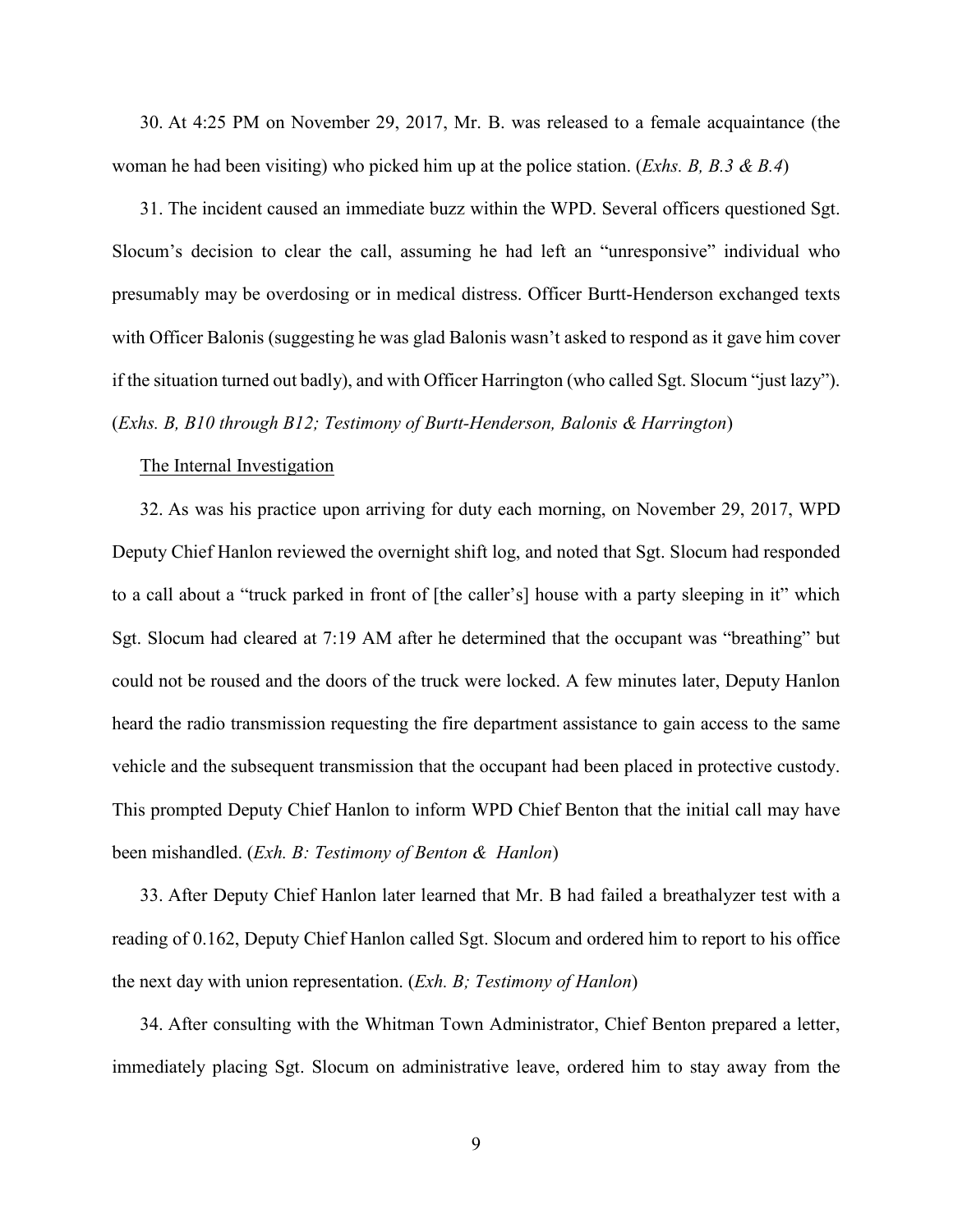department and refrain from contact with other WPD staff. Chief Benton handed the letter to Deputy Chief Hanlon, to be delivered to Sgt. Slocum the next day. (*Exh. B, Exh. B1; Testimony of Benton, Hanlon & Lynam*)

35. As ordered, Sgt. Slocum reported to Deputy Chief Hanlon at 8:00 AM on November 30, 2017, accompanied by a union representative. Deputy Chief Hanlon handed each of them a copy of Chief Benton's letter and ordered Sargent Slocum to prepare a report about the incident that "included any reasons he had for clearing the call without getting the occupant of the vehicle to become alert." (*Exh. B; Testimony of Appellant & Hanlon*)

36. While waiting for Sgt. Slocum's report, Deputy Chief Hanlon called the female party who had picked up Mr. B from protective custody. She informed him that Mr. B had called and texted her early in the morning on November 29, 2017 and showed up "obliterated" at her home. When he drove off at her request, she assumed he left the area. She next heard from him when he called her from the WPD police station. (*Exh. B; Testimony of Hanlon*)

37. Deputy Chief Hanlon also called the homeowner who initiated the incident. The homeowner saw Sgt. Slocum arrive. He and his wife watched from a window as Sgt. Slocum tapped on the truck windows, shined his flashlight, and shook the truck with is foot.. The homeowner was concerned that his 8-year old needed to walk past the truck to get a school bus, something he had not told the dispatcher. No one left the house to speak to Sgt. Slocum. (*Exh. B*)

38. Sgt. Slocum submitted his report at 2:30 PM. He wrote that his "only alternatives were to start yelling or use the siren on my car. Because of the hour of the morning, I didn't think that was appropriate. . . .[Mr. B] had not broken any laws and was not a threat to himself or others . . . [and] was not in any medical distress. I saw no exigency that would justify damaging his personal property or violating his civil rights."(*Exhs. B & B.8;Testimony of Appellant & Hanlon*)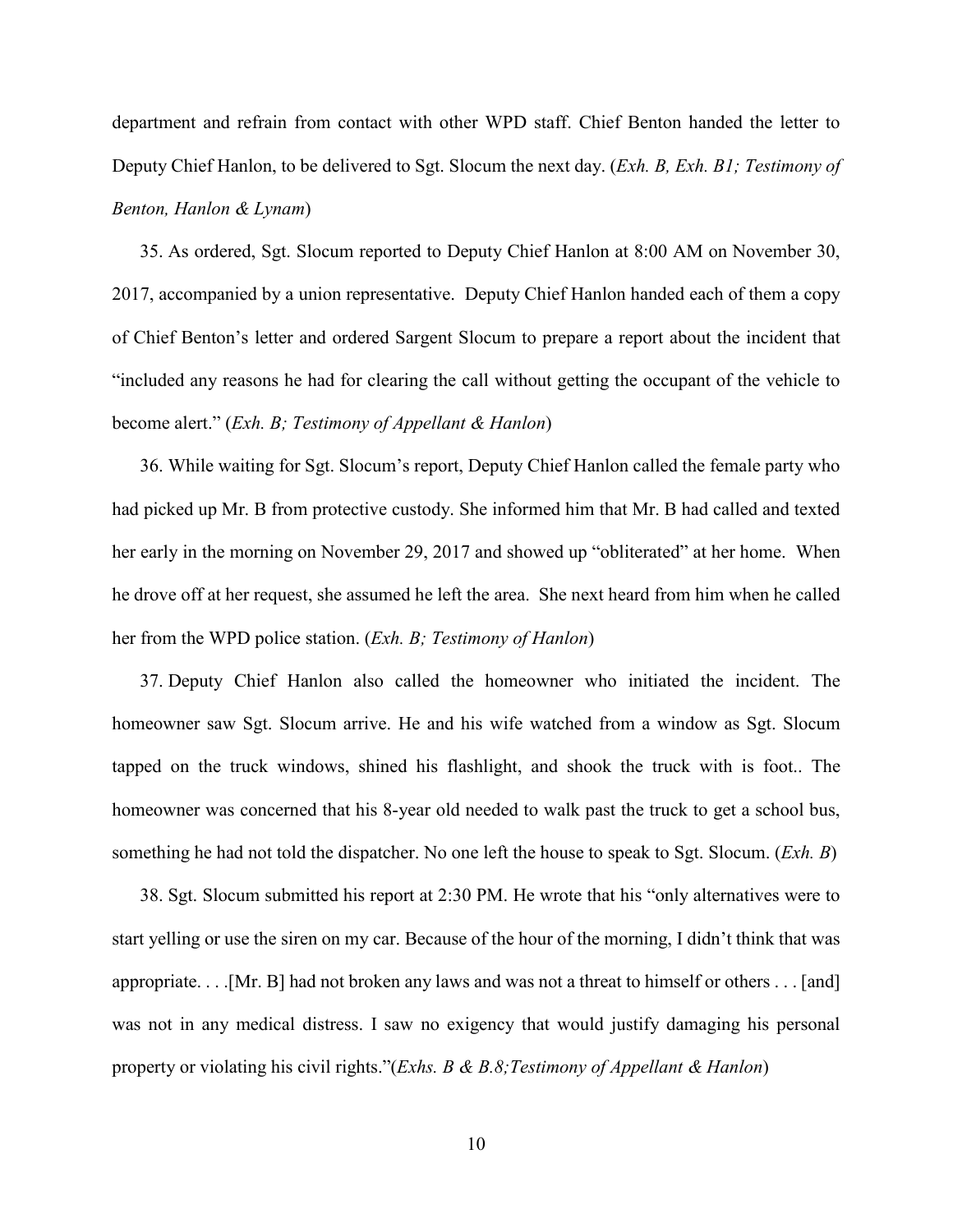39. Sgt. Slocum's report largely tracked the incident log and radio transmissions but did include one statement not corroborated by other evidence: "After clearing the call at 7:18 AM *it* was my intention to follow-up and check back with [Mr. B] before the end of my shift. At 7:32 AM I was sent to an alarm call and not able to respond back. " (*Exhs. B2 through B.4 & B.8*) <sup>10</sup>

40. Later in the afternoon of November 30, 2017, Mr. B returned a call from Deputy Chief Hanlon, who told Mr. B that he was not in any trouble and there were no criminal charges taken out against him. Mr. B did hear Sgt. Slocum but didn't acknowledge him or give any "thumbs up" or any indication he was "OK". He just wanted the officer to leave him alone. After the officer (Sgt. Slocum) left, Mr. B thought about driving away but decided to go back to sleep. Deputy Chief Hanlon "commended [Mr. B] for not driving any further [than a 'few houses' down]." Mr. B tried to ignore the other officers who arrived later but they were "having none of that", so he opened his eyes and eventually opened the door. (*Exh. B; Testimony of Mr. B*)

41. Deputy Chief Hanlon thereafter requested and received written reports from Lt. Mau-Stafford and Officers Balonis, Harrington and Burtt-Henderson. (*Exhs. B & B.9 thorough 12*)

42. On December 13, 2017, Sgt. Slocum reported to Deputy Chief Hanlon, with union representation, for a recorded investigative interview. Deputy Chief Hanlon, confronted Sgt. Slocum with the concern that, by leaving the scene without rousing Mr. B or otherwise gaining access to the truck, Sgt. Slocum had failed his duty under the community caretaker "doctrine". Sgt. Slocum repeated his position that, having concluded that Mr. B was asleep, "wriggling" with his feet up, breathing, and with no visible signs of medical distress or cause to believe Mr. B had committed any crime, he would be violating Mr. B's civil rights by "assuming the worst" and forcibly entering the vehicle to make physical contact, and that the fire department would have no

 $10$  The burglar alarm was reported at 7:25 AM and cancelled at 7:32 AM, after the WPD dispatch received a call back from the alarm company that the "homeowner was all set." (*Exh.B17; Testimony of Appellant*)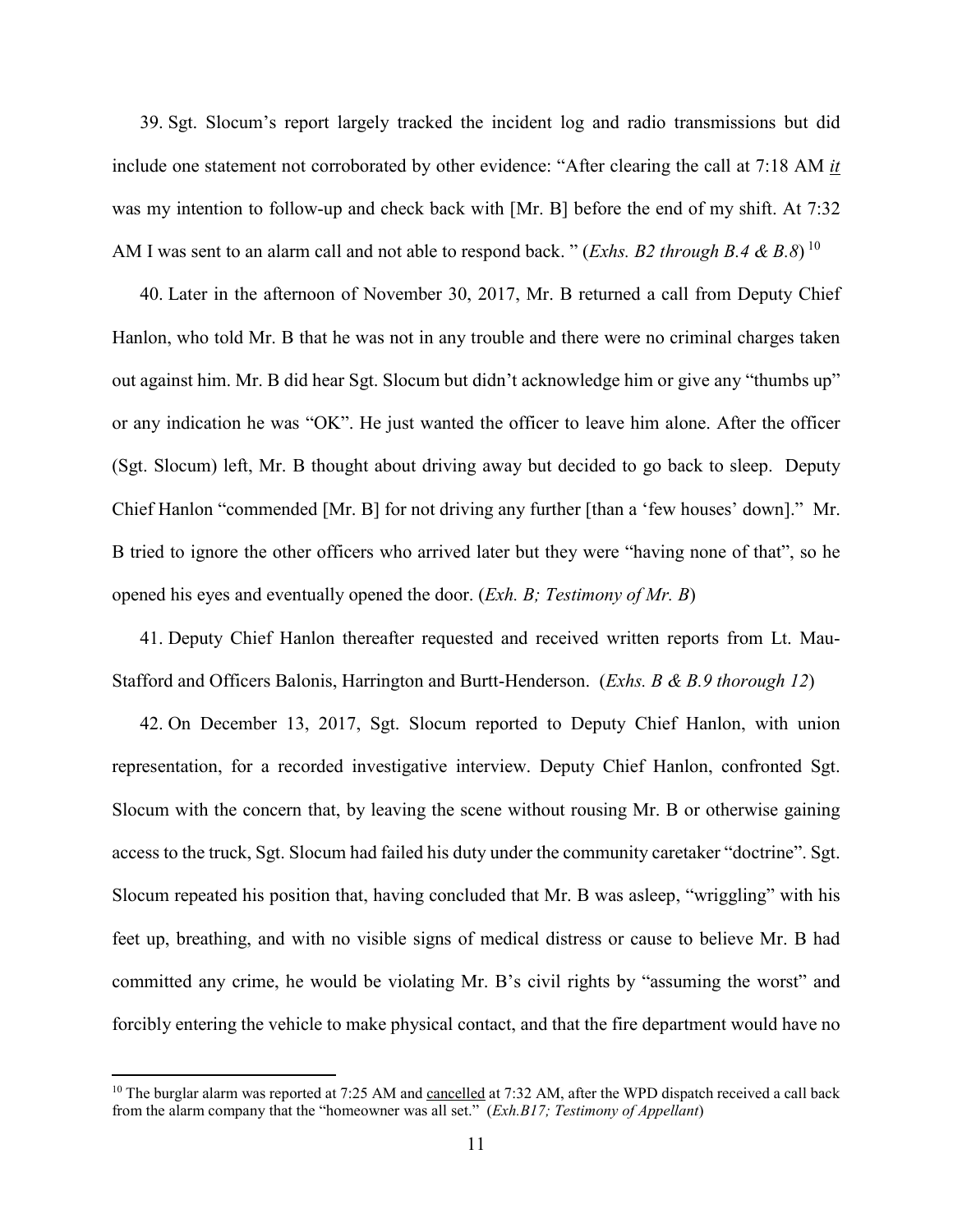greater right to break into the truck than he did. He had never before "walked away from somebody that I felt needed medical attention", noting that, in his entire career, he had to break into a vehicle only once, and that was to extricate a disoriented motorist stuck on railroad tracks who wouldn't heed his request to unlock her door. (*Exhs. B & B18; Testimony of Appellant*)

43. Sgt. Slocum acknowledged that Lt. May-Stafford and Officer Stokinger were able to arouse Mr. B and eventually gained access to the truck, causing him to be placed into protective custody. Deputy Chief Hanlon pressed Sgt. Slocum with a series of "What if's", such as what if he were having a "diabetic reaction", "the next shift could [not] arouse him", or "he comes to and puts the keys in the ignition and he gets down the street and kills a bunch of people." Sgt. Slocum repeated that Mr. B did not request or require medical attention and stated: "You're questioning my discretion on this and I don't understand it." (*Exhs. B & B.18*)

44. Deputy Chief Hanlon also conducted recorded interviews with Lt. May-Stafford, Officers Balonis, Harrington Stokinger and Burtt-Henderson, as well as Detective Eric Campbell (another officer on the 8AM to 4PM shift), who professed varying levels of concern with the way Sgt. Slocum had handled the call involving Mr. B. Excerpts from those interviews follow:

- Officer Balonis assumed from the radio calls that the occupant overdosed on heroin or was intoxicated and, either way, Sgt. Slocum would want him for "grunt work", i.e. physical transport for protective custody or "something else". He was not satisfied with the way the call was cleared, but Sargent Slocum was both his supervisor and investigating officer and he "assumed he knew what he was doing." He confirmed that Officer Burtt-Henderson texted him questioning Sgt. Slocum's handling of the call and not requesting back-up.
- Officer Harrington is assigned as the WPD school officer. He did not respond to the call but monitored it. He said he did not question how the call was handled as Sgt. Slocum was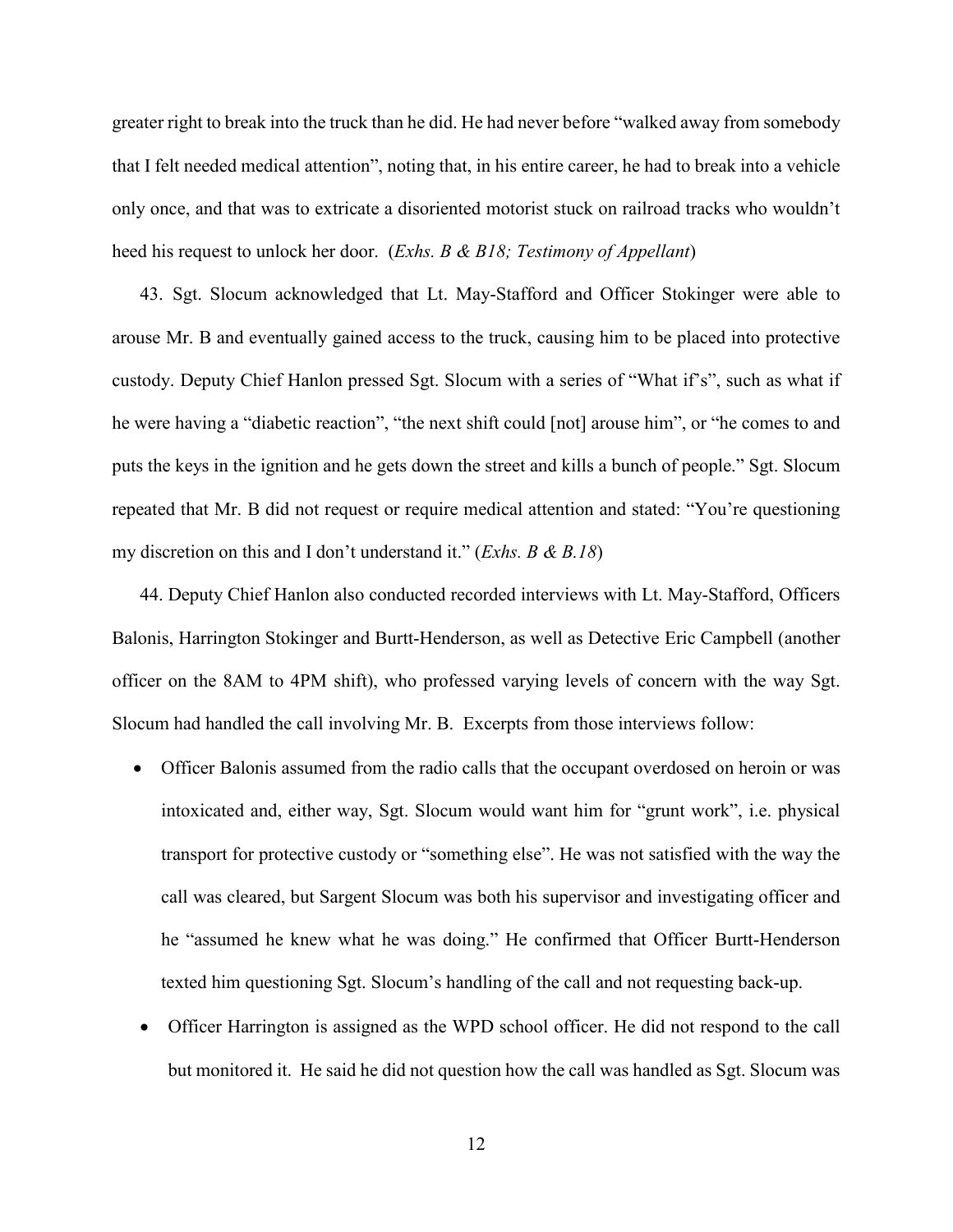an experienced supervisor and "there may have been some information that Sgt. Slocum had gathered at the scene that wasn't transmitted over the radio."

- Detective Campbell arrived late in the midst of roll call on November 29, 2017. He heard part of the report involving Mr. B and the follow-up assigned to Officer Stokinger. He was not asked to report to the scene but, when he heard the radio request for Fire Department response he "assumed the worst" (injury or overdose which would call for a detective) and started to get up to respond, but stopped when he heard the request was cancelled. When asked if he had any questions about how the call was handled, Det. Campbell said he didn't "want to Monday morning quarterback someone" and without the facts "it's hard sitting in this position", but "it does raise a concern, I guess" .
- Officer Burtt-Henderson (a relatively junior officer then at the top of the list for the next Sargeant position) thought that the calling party had told him he was leaving for work but also knew that the wife and children were home. He confirmed that his log entries were probably not "verbatim" what Sgt. Slocum reported but "in the nature of what Sgt. Slocum relayed" put into his own words. He closed the call with "services rendered", as he didn't think it should be called anything else, although he knew that Sgt. Slocum had requested follow-up by the next shift. He "expressed disbelief" as to how the call was handled in a text to Officer Balonis while they were still on duty.
- When Officer Stokinger went to check on Mr. B, he found him sitting in the truck, still asleep. Officer Stokinger spotted two empty containers of alcoholic beverages on the floor.<sup>11</sup> Although Mr. B was breathing and moving in his seat, Officer Stokinger was

 $11$ Mr. B did not consume the contents of those containers that night. They had been in the truck for some time and Sgt. Slocum did not see them during his inspection. I infer that they were dislodged during the second round of shaking the truck by Officer Stokinger (a man of considerably larger stature than Sgt. Slocum).. (*Testimony of Appellant, Stokinger, May-Stafford & Mr. B)*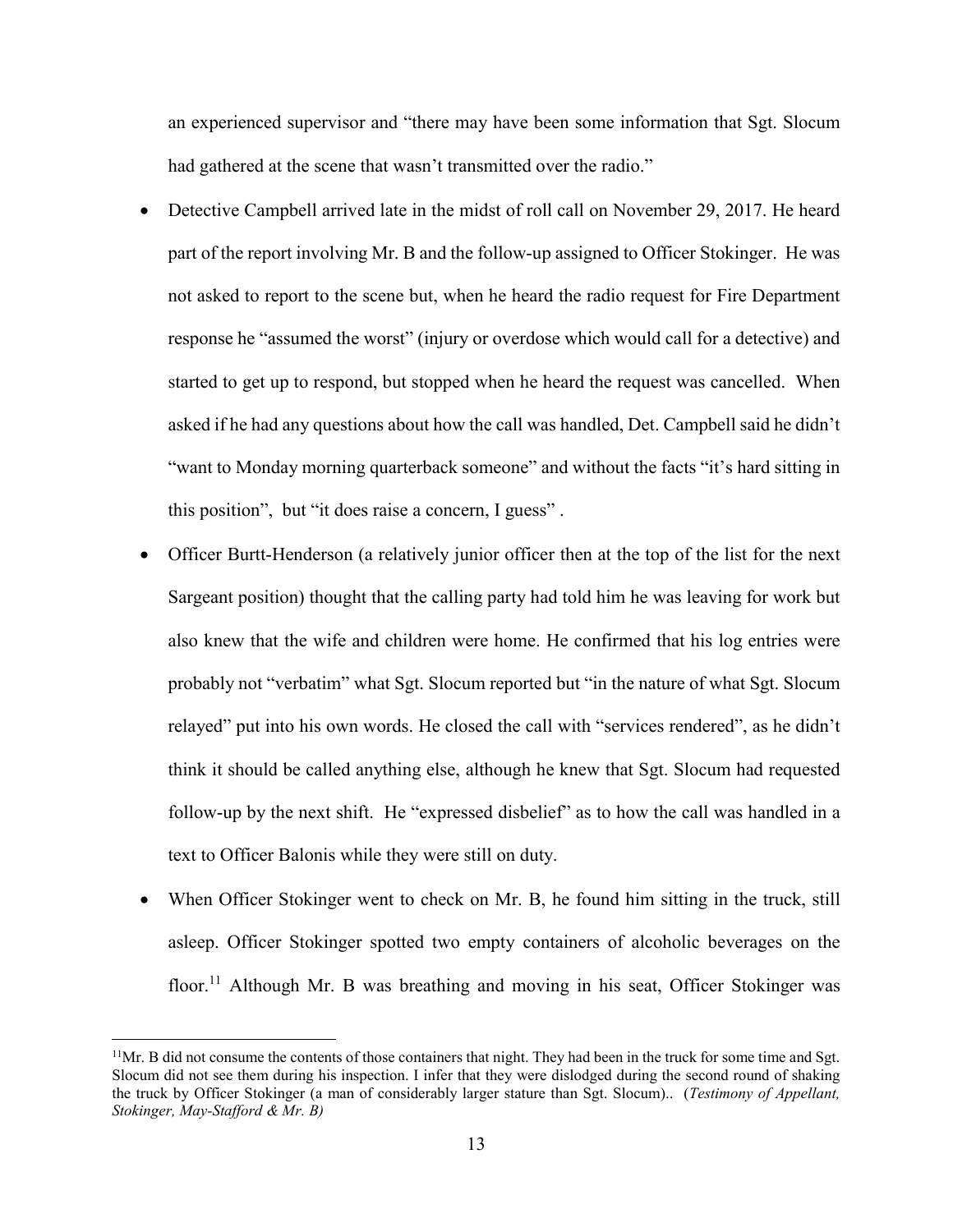concerned that the inability to get an acknowledgement of his presence or a response to knocks and pounding was an issue. He was about to get something to break the window, but Lt. May-Stafford suggested calling the fire department instead. He thought that the female who came to pick up Mr. B was someone "known to our department."

 Lt. May-Stafford questioned Sgt. Slocum's handling of the call. Mr. B wasn't "turning blue" but she would not have left him asleep at the scene. She thought she had been told by Det. Campbell that Mr. B was a witness to a stabbing at a local bar and that may have been where Mr. B was drinking that night. (Actually it was Mr. B who was the witness).

(*Exhs. B.19 & C; Testimony of Hanlon, Balonis, Harrington, Stokinger, Burt-Henderson , May-Stafford & Campbell*)

45. On January 8, 2018, Deputy Chief Hanlon submitted a report of his Internal Investigation into Sgt. Slocum's conduct relative to the November 29, 2017 incident. The report concluded that Sgt. Slocum "failed to act in the performance of his duties as a Whitman Police Officer, as a Superior Officer and as a "community caretaker", by failing to take required action to appropriately determine Mr. B's well-being in his initial response and in his failure to follow-up prior to the end of his shift. The report found that this alleged misconduct violated the WPD's Rules and Regulations, 1.F.9 (Required Conduct – Attention to Duty; 1.F.19 (Devotion to Duty); 1.G.10.c (Prohibited Conduct – Incompetence; and 1.G.16 (Neglect of Duty). (*Exh. B & B.15*)

46. By letter dated January 24, 2018, Sgt. Slocum was provided with a copy of Deputy Chief Hanlon's report and informed that a disciplinary hearing on his alleged misconduct as stated in the report would be held before a Hearing Officer (a former Fall River Police Chief), selected by the Whitman Town Administrator upon direction of the Whitman Board of Selectmen (the Appointing Authority) on February 8, 2018. (*Exh. A; Testimony of Lynam*)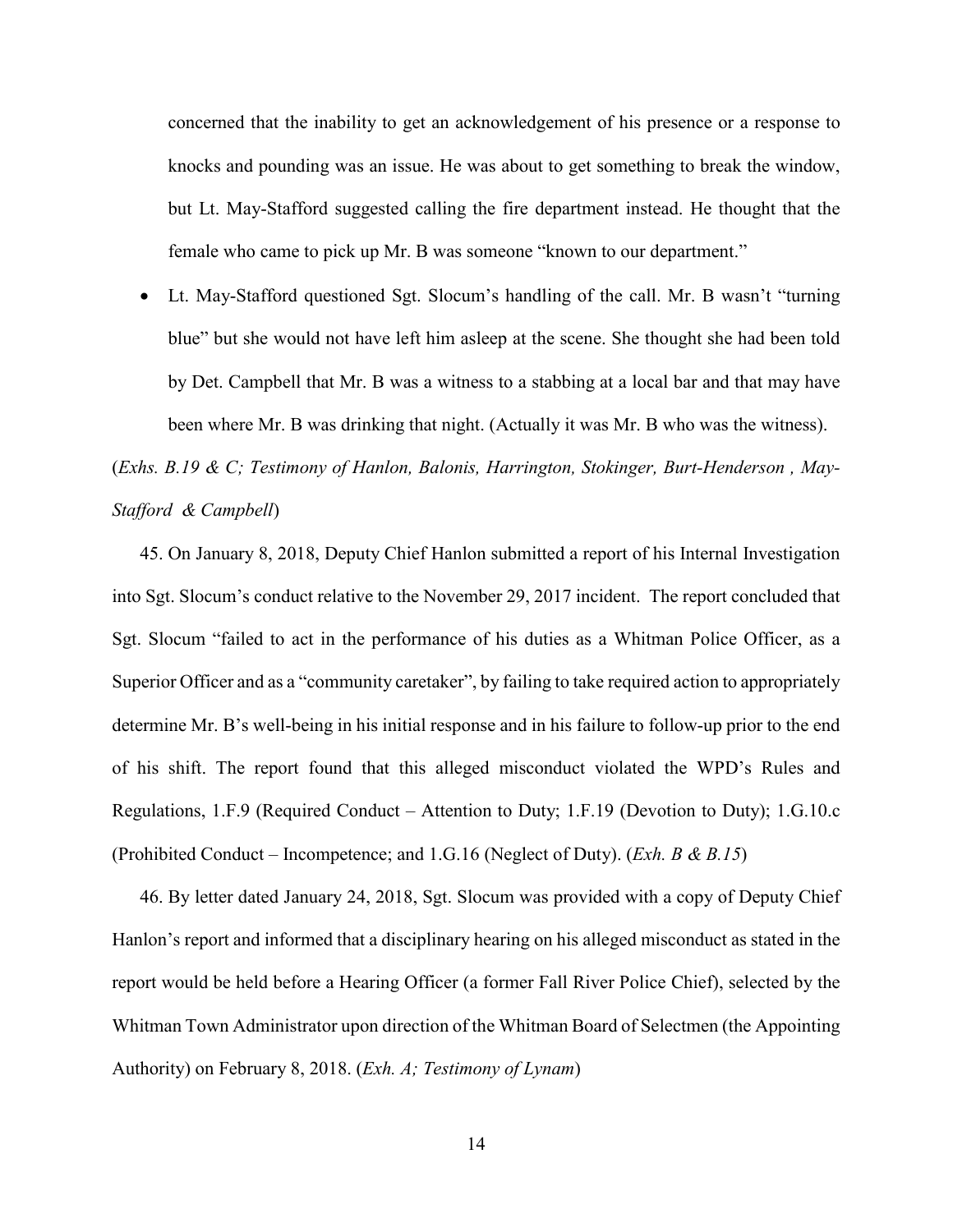47. On April 17, following two days of hearing, the Hearing Officer submitted his report to the Whitman Board of Selectmen. The report found that Sgt. Slocum violated his duty under the "wellestablished" community caretaking "doctrine", in that (1) he failed to perform "Required Conduct" , i.e., to take appropriate action to ascertain the well-being of Mr. B and, "mitigate or remove a potentially imminent dangerous matter of public concern", which, among other things, included failing to gain accessto the truck before leaving the scene, to call for back-up, to speak to neighbors and missing evidence of alcohol consumption; (2) he engaged in "Incompetence", by failing to conform to work standards established for his rank and position, i.e., not being "adequately versed" in, and failing to perform the community caretaking function as understood by all of the other WPD officers who testified; by his "unwarranted concern" for Mr. B's civil rights and his "adamant stance on the issue" in the face of potential danger to others; and (3) engaged in "Neglect of Duty" by failing to take suitable action when an "incident requires police attention or service" by not conducting "an adequate medical evaluation of the unresponsive truck occupant", speaking to neighbors, failing to remove an "imminent threat" from the community and "leaving an unresponsive and unsafe individual" for more than an hour. (*Exh. J*)

48. The Hearing Officer's report noted that the "matter has been a topic of widespread conversation among the rank and file of the Whitman Police Department" where the "consensus is that Sgt. Slocum did not respond appropriately". The report found Sgt. Slocum's persistence that he did act appropriately and assertion that Mr. B's constitutional rights prevented him from breaking into the truck, even after having time to "to reflect or research" the issues, to be an "unconscionable" disparagement of Sgt. Slocum's fellow officers. The Hearing Officer recommended the following discipline:

A. For the violation of the WPD Rules and Regulations – 45 day suspension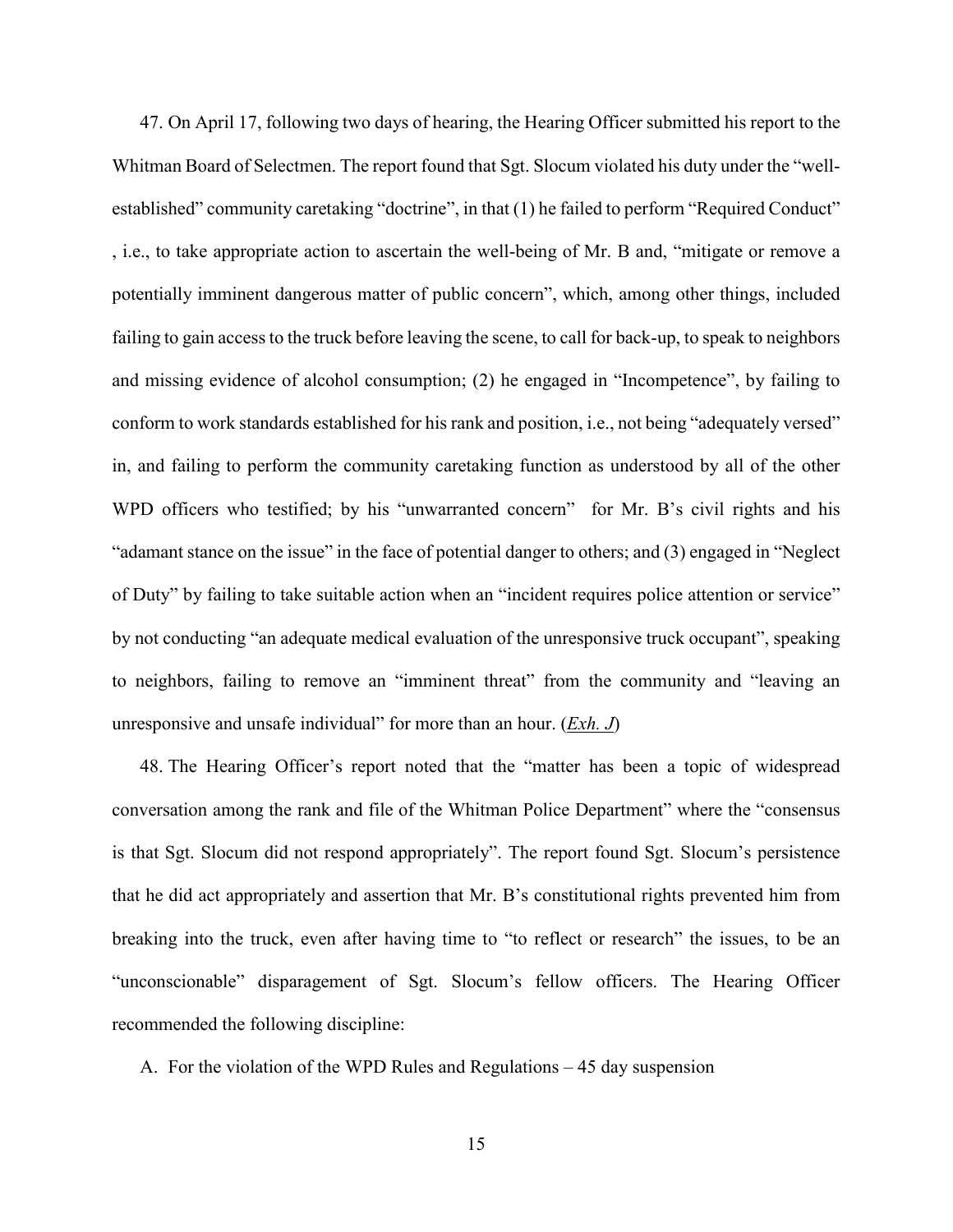- B. For the violation of the WPD Rules and Regulations and "clear and convincing evidence of a loss of confidence in the Sgt. that permeates the Whitman Police Department" – reduction in rank from Sgt. to Police Officer;
- C. For the lack of working knowledge of the Community Care (sic) Doctrine retraining as determined by the WPD Chief of Police.

(*Exh. J*)

49. By letter dated April 26, 2018, Sgt. Slocum was officially informed that the Whitman Board of Selectmen, after due notice of an executive session at which Sgt. Slocum was present, unanimously voted to adopt the Hearing Officer's report and imposed the discipline recommended in that report. (*Exhs. K & L; Testimony of Lynam*)

50. Until Sgt. Slocum's demotion, no WPD superior officer had been disciplined by a demotion at any time during the tenure of Chief May-Stafford or Chief Benton. (*Testimony of May-Stafford & Benton*)

51. In 2011, then Chief May-Stafford imposed a one-day suspension on another officer who had failed to appear at a scheduled court hearing so that he could take his daughter to an amusement park and, then, lied to superior officers about the reason for his absence. This officer was later promoted to Sergeant by Chief Benton. (*Exh. X; Testimony of May-Stafford & Benton*)

## The Community Caretaker Dispute

52. Chief Benton, Deputy Chief Hanlon, most of the other WPD witnesses held the substantially same opinion of what Sgt. Slocum was obligated to do as a community caretaker upon coming upon a motor vehicle in which an "unresponsive" individual was found. Each witness held the opinion that it was unreasonable for Sgt. Slocum to conclude that Mr. B was sleeping, rather than overdosing or in immediate need of medical attention from an evaluation through the window of the truck and without breaking into the vehicle to verify that Mr. B was merely sleeping. They each believed that, as a community caretaker, Sgt. Slocum was obligated to use force to enter a locked vehicle to ascertain whether or not an "unresponsive" occupant needed such medical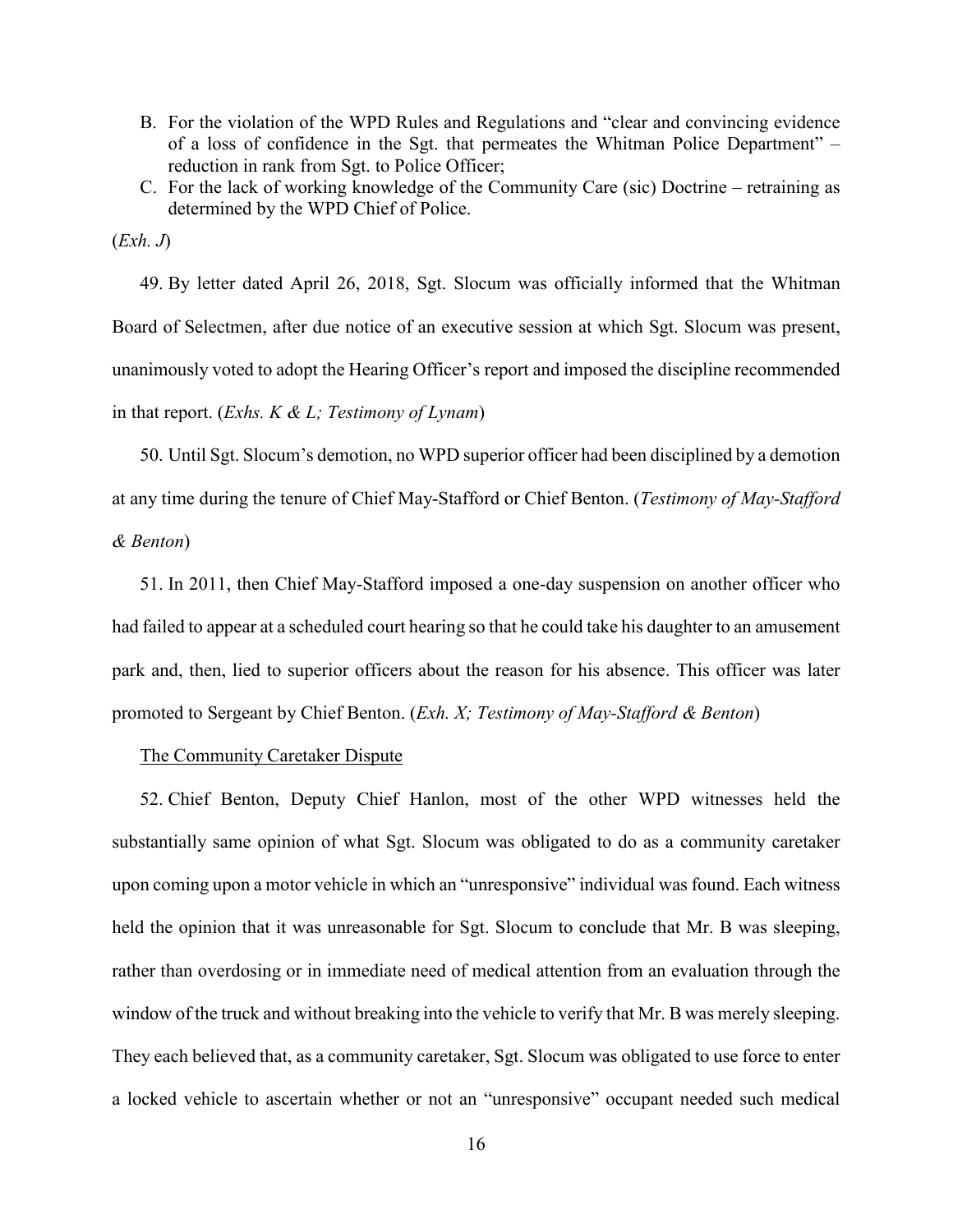assistance. None of the witnesses could point to any specific training, written policy or other authority that expressly enunciated those conclusions or describe a directly comparable occasion in which they had invoked the "community caretaker" function to break into a locked vehicle (*Testimony of Burtt-Henderson, Balonis, May-Stafford, Stokinger, Hanlon & Benton*) 12

53. Officer Slocum held a different view. From his perspective, his duty as a community caretaker was to come to the aid of a citizen who was demonstrably in medical distress, and must be tempered with an appreciation for the civil rights of the citizen. Based on the assessment he made of Mr. B, he was not an overdose victim and showed no signs of any need for immediate medical assistance. In the exercise of his discretion, and based on his training and experience, he had already determined that, it was reasonable to leave Mr. B asleep in his truck, for the time being, and that, under the circumstances as he found them, whatever additional information that he could gain by breaking into the truck was outweighed by the risk that such action would be considered use of excessive force and a violation of the constitutional presumption that prohibits "unreasonable" searches and seizures. (*Testimony of Appellant*)

54. In his Commission testimony, Officer Slocum took responsibility for his decision, but continued to maintain that he had acted properly within the discretion he was allowed. He did not deny that many of his peers and superiors reported that they had lost confidence in him, but attributed that to "misinformation." (*Exh. B; Testimony of Appellant*)

55. This Commissioner asked Officer Slocum what he learned during his mandated "retraining" ordered as part of his discipline. The retraining consisted of a five or six hour session with a private attorney experienced in law enforcement law on the first day he returned to duty as

 $12$  The WPD also called a retired police officer who currently serves as a training instructor at the MPTC Academy which provides in-service training to the WPD. Although he was permitted to testify as an expert, his forte was in "first responder" training and was not responsible for teaching the legal component of the training. (*Exhs N;\ & Q; Testimony of Scichilone*)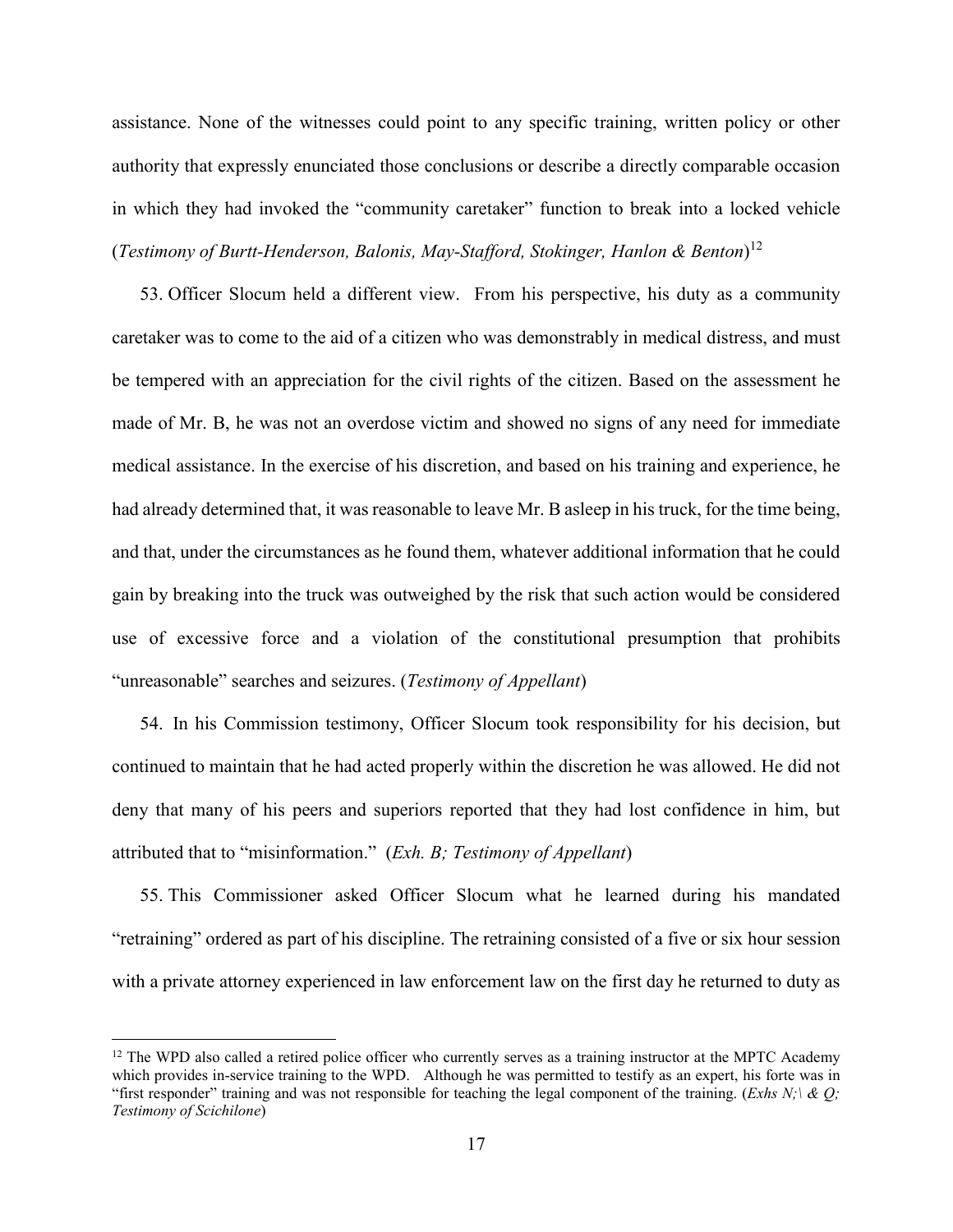a patrol officer after serving his 45-day suspension. Officer Slocum asked many questions during the session. He found much of the information he learned was "consistent" with his prior understanding about the "community caretaker" function. In particular:

- Asked what right he had to ascertain if someone inside a vehicle was intoxicated, he was informed that "unless I have some reasonable suspicion that gets me into the vehicle . . . then I can't."
- Asked what right he had to interact with a person "in charge of", but not operating, a vehicle, he was informed that he would "have the right to interact with them, but my interaction has to be reasonable. I can't force interaction . . . because [that] could lead to an unjustifiable seizure. . . .I could easily converse with him as long as he was willing to converse. But if he refused to converse, then, at that point, my investigation's over."

## (*Testimony of Appellant*)

## **APPLICABLE LEGAL STANDARD**

G.L.c.31,§§41-45 requires that discipline of a tenured civil servant be imposed only for "just cause" after due notice, hearing (which must occur prior to discipline other than a suspension from the payroll for five days or less) and a written notice of decision that states "fully and specifically the reasons therefore." G.L.c.31,§41. An employee aggrieved by such disciplinary action may appeal to the Commission, pursuant to G.L.c.31,§42 and/or §43 for de novo review by the Commission "for the purpose of finding the facts anew." Town of Falmouth v. Civil Service Comm'n, 447 Mass. 814, 823 (2006) and cases cited.

The Commission's role is to determine "whether the appointing authority has sustained its burden of proving that there was reasonable justification for the action taken by the appointing authority." City of Cambridge v. Civil Service Comm'n, 43 Mass.App.Ct. 300, 304, rev.den., 426 Mass. 1102 (1997). See also Police Dep't of Boston v. Collins, 48 Mass.App.Ct. 411, rev.den., 726 N.E.2d 417 (2000); McIsaac v. Civil Service Comm'n, 38 Mass.App.Ct. 473, 477 (1995); Town of Watertown v. Arria, 16 Mass.App.Ct. 331, rev.den., 390 Mass. 1102 (1983).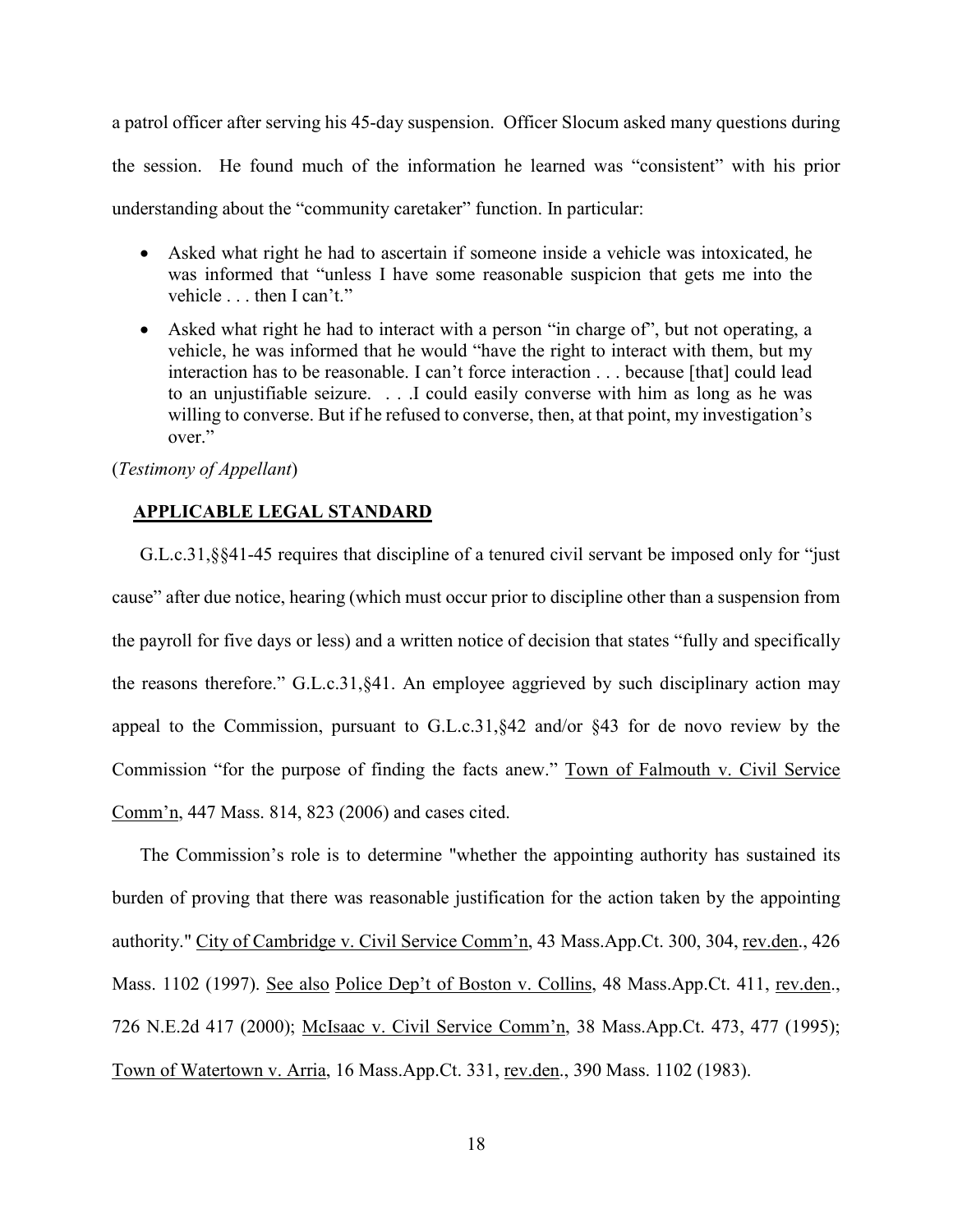An action is "justified" if it is "done upon adequate reasons sufficiently supported by credible evidence<sup>13</sup>, when weighed by an unprejudiced mind; guided by common sense and by correct rules of law." Commissioners of Civil Service v. Municipal Ct., 359 Mass. 211, 214 (1971); City of Cambridge v. Civil Service Comm'n, 43 Mass.App.Ct. 300, 304, rev.den., 426 Mass. 1102 (1997); Selectmen of Wakefield v. Judge of First Dist. Ct., 262 Mass. 477, 482 (1928) See also Mass. Ass'n of Minority Law Enforcement Officers v. Abban, 434 Mass. 256, 264-65 (2001).

The Commission determines justification for discipline by inquiring, "whether the employee has been guilty of substantial misconduct which adversely affects the public interest by impairing the efficiency of public service." School Comm. v. Civil Service Comm'n, 43 Mass.App.Ct. 486, 488, rev.den., 426 Mass. 1104 (1997); Murray v. Second Dist. Ct., 389 Mass. 508, 514 (1983) The Commission is guided by "the principle of uniformity and the 'equitable treatment of similarly situated individuals' [both within and across different appointing authorities]" as well as the "underlying purpose of the civil service system 'to guard against political considerations, favoritism and bias in governmental employment decisions.' " Town of Falmouth v. Civil Service Comm'n, 447 Mass. 814, 823 (2006) and cases cited. It is also a basic tenet of "merit principles" which govern civil service law that discipline must be remedial, not punitive, designed to "correct inadequate performance" and "separating employees whose inadequate performance cannot be corrected." G.L. c.31,§1.

G.L.c.31, Section 43 vests the Commission with "considerable discretion" to affirm, vacate or modify discipline but that discretion is "not without bounds" and requires sound explanation for

 $13$  It is within the hearing officer's purview to determine the credibility of live testimony. E.g., Leominster v. Stratton, 58 Mass.App.Ct. 726, 729 (2003). *See* Embers of Salisbury, Inc. v. 37 Alcoholic Beverages Control Comm'n, 401 Mass. 526, 529 (1988); Doherty v. Ret. Bd. of Medford, 425 Mass. 130, 141 (1997). See also Covell v. Dep't of Social Services, 439 Mass. 766, 787 (2003) (where witnesses gave conflicting testimony, assessment of their relative credibility cannot be made by someone not present at the hearing).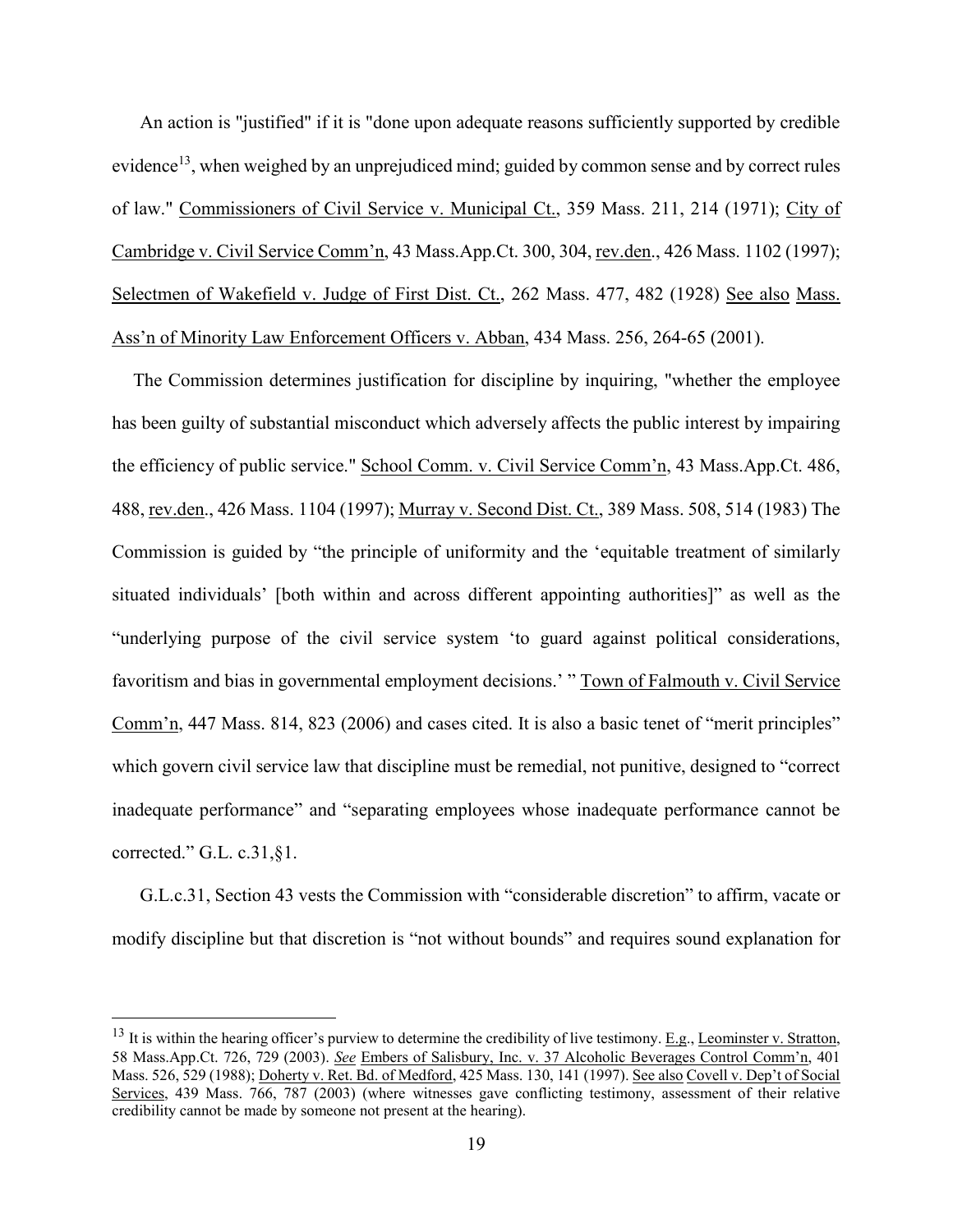doing so. See, e.g., Police Comm'r v. Civil Service Comm'n, 39 Mass.App.Ct. 594, 600 (1996) ("The power accorded to the commission to modify penalties must not be confused with the power to impose penalties ab initio . . . accorded the appointing authority") Id., (*emphasis added*). See also Town of Falmouth v. Civil Service Comm'n, 447 Mass. 814, 823 (2006), quoting Watertown v. Arria, 16 Mass.App.Ct. 331, 334 (1983).

The Commission also must take into account the special obligations the law imposes upon police officers, who carry a badge and a gun and all of the authority that accompanies them, and which requires police officers to comport themselves in an exemplary fashion, especially when it comes to exhibiting self-control and to adhere to the law, both on and off duty. "[P]olice officers voluntarily undertake to adhere to a higher standard of conduct . . . . Police officers must comport themselves in accordance with the laws that they are sworn to enforce and behave in a manner that brings honor and respect for rather than public distrust of law enforcement personnel. . . . they implicitly agree that they will not engage in conduct which calls into question their ability and fitness to perform their official responsibilities." Attorney General v. McHatton, 428 Mass. 790, 793-74 (1999) and cases cited. See also Falmouth v. Civil Service Comm'n, 61 Mass.App.Ct. 796, 801-802 (2004); Police Commissioner v. Civil Service Comm'n, 39 Mass.App.Ct. 894, 601-602 (1996); McIsaac v. Civil Service Comm'n, 38 Mass.App.Ct. 473, 475-76 (1995); Police Commissioner v. Civil Service Comm'n, 22 Mass.App.Ct. 364, 371, rev.den. 398 Mass. 1103 (1986) See also Spargo v. Civil Service Comm'n, 50 Mass.App.Ct. 1106 (2000), rev.den., 433 Mass. 1102 (2001).

### **ANALYSIS**

Analysis of the merits of this appeal begins by addressing the role of police officers when acting in what has become generally known as a "community caretaker" function, as opposed to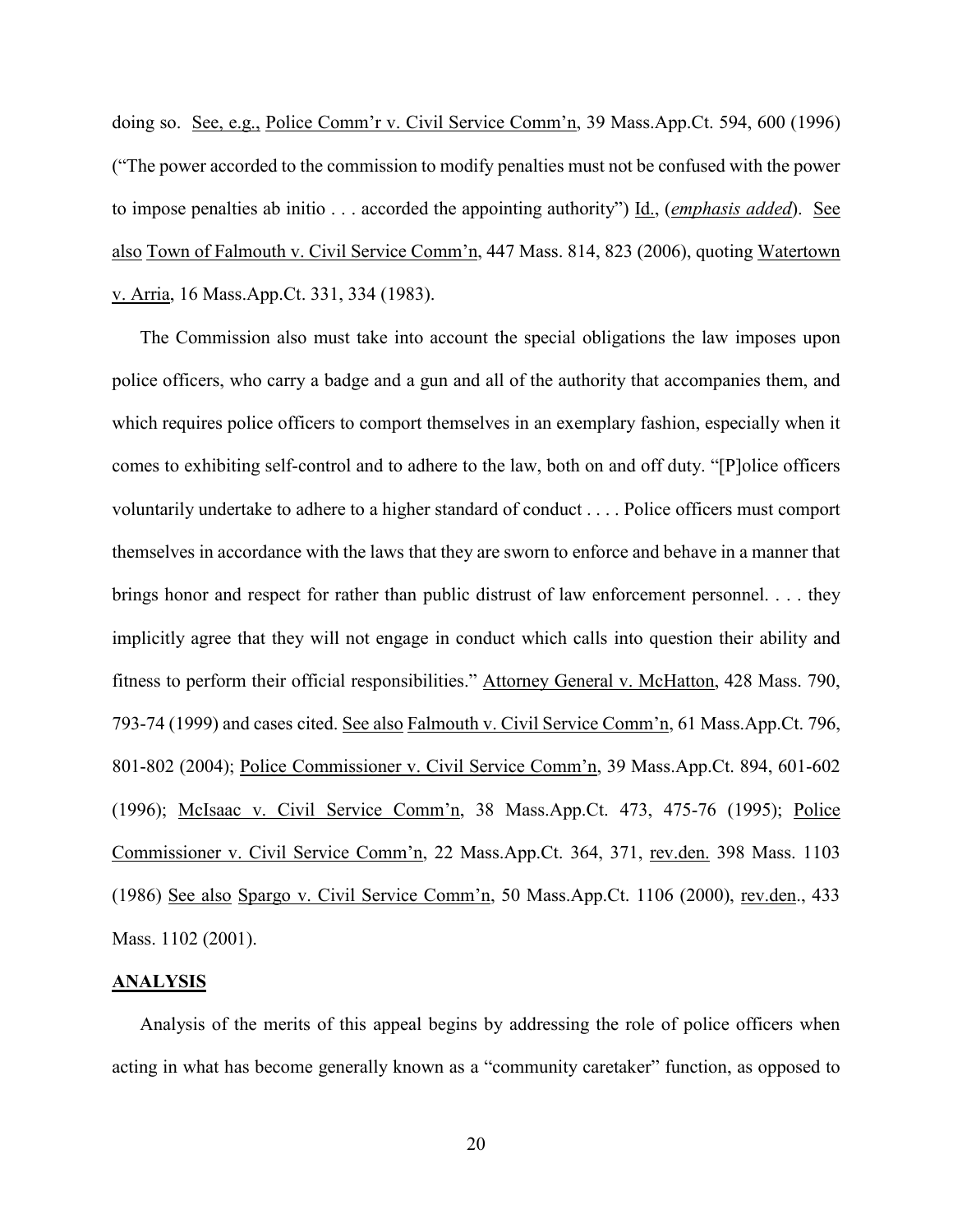performing "law enforcement" duties to detect and gather evidence of criminal activity, and, in particular, the judicially-imposed distinctions regarding the rights of citizens and the restrictions placed on police officers to conduct warrantless searches and seizures of persons and property while fulfilling those different functions. The Commission need not decide (and does not decide) which view of the law is the correct one – that espoused by the Appellant or the very different view espoused by the Respondent. The decision that the Commission must make is whether or not the discipline imposed comports with "basic merit principles" of civil service law and is supported by "just cause". As the survey of the jurisprudence below demonstrates, there is considerable uncertainty about the scope of a police officer's duties and responsibilities as a community caretaker, and, under those circumstances, the severe discipline meted out to Sgt. Slocum is not justified as a matter of civil service law and cannot stand.

### Federal Constitutional Law

The only two cases to reach the U.S. Supreme Court involving the community caretaker function are 5-4 split decisions. In Cady v. Dombrowski, 413 U.S. 433 (1973), after noting that "decisions of this Court dealing . . . warrantless searches. . .of vehicles. . .[are] something less than a seamless web", the majority decided to make an exception for the routine inventory search of a disabled vehicle taken into custody as a public safety concern (as opposed to one lawfully parked), which was conducted pursuant to "standard procedure in [the] department".<sup>14</sup>

 $13$  Previously recognized exceptions include: (1) "exigency", applied to law enforcement activity, where officers have probable cause to believe that a serious crime has been committed and delay in obtaining a warrant would risked destruction of evidence, enhanced likelihood of a suspect's escape or would put officer or others in harms way, *e.g.,*  Michigan v. Tyler, 436 U.S. 1978) (entry to fight a fire of suspicious origin); *but see* Minnesota v. Olsen*,* 495 U.S. 91 (1990) (no exigency to enter premises to arrest the getaway driver in a murder investigation after weapon was recovered, killer apprehended and police had house surrounded); Welsh v. Wisconsin, 466 U.S. 740 (1984) (exigency exception did not apply to entry and arrest to preserve blood-alcohol evidence of a non-criminal OUI first offense); (2*)* an "emergency", where an officer had "an objectively reasonable basis for believing that an occupant [was] seriously injured or imminently threatened with serious injury", *e.g.,* Michigan v. Fisher, 558 U.S. 45 (2009) (officers entered home after finding evidence of damaged vehicle with bloody hood and clothes) and Hill v. Walsh, 884 F.3d 16 (1st Cir. 16 (2018) (subject of civil commitment order with history of drug overdose justified entry to search for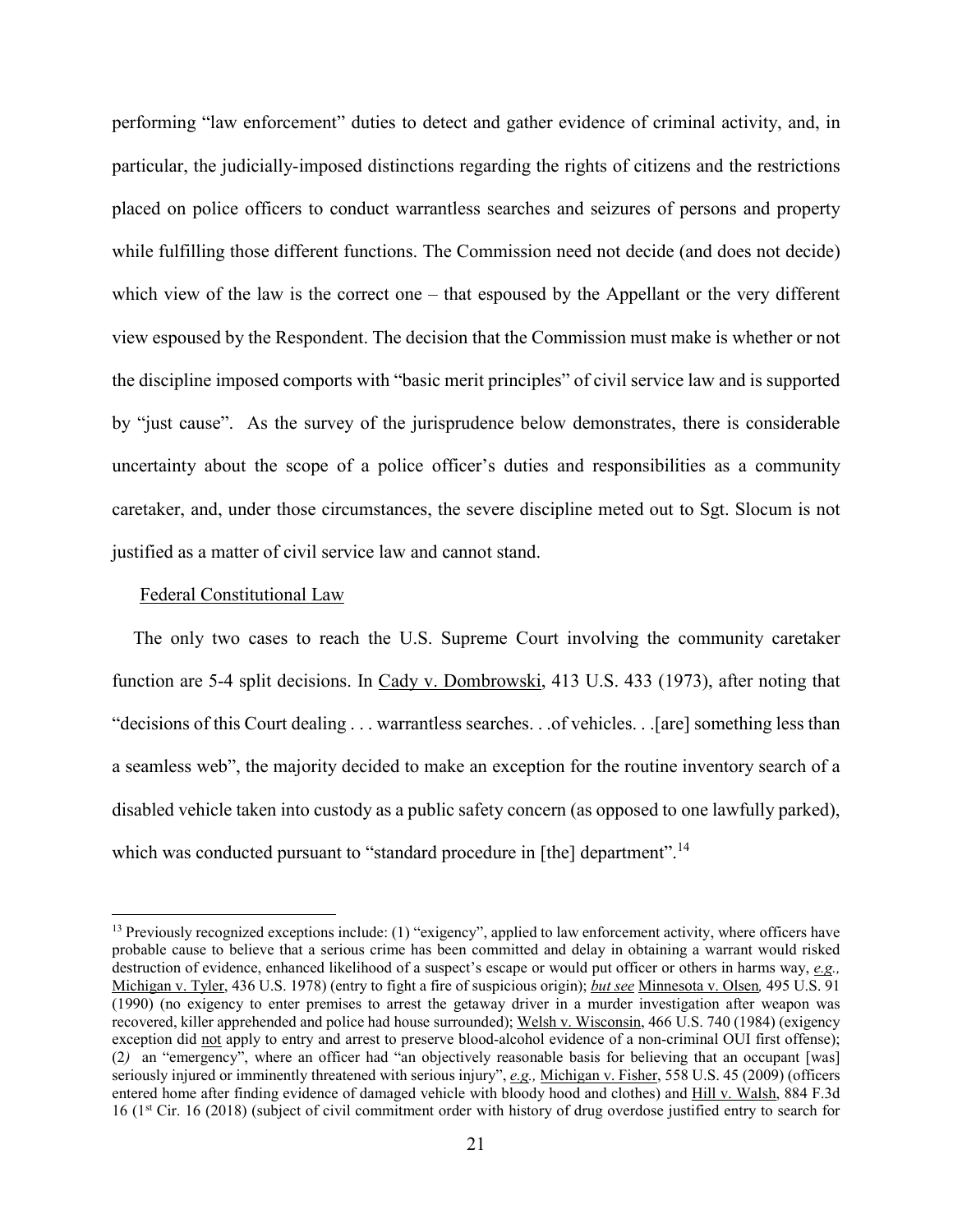"Local police officers, unlike federal officers, frequently investigate vehicle accidents in which there is no claim of criminal liability and engage in what, for a better term, may be described as community caretaking functions, totally divorced from the detection, investigation, or acquisition of evidence relating to the violation of a criminal statute . . . . Particularly in nonmetropolitan jurisdictions such as those involved here, the enforcement of traffic laws and supervision of vehicle traffic may be a large part of a police officer's job. We believe that the Court of Appeals should have accepted, as did the state courts and the District Court, the findings with respect to Officer Weiss' specific [non-investigatory] motivation and the fact that the procedure he followed was 'standard'."

Id., 413 U.S. at 439-42. In his dissent, Mr. Justice Stewart (joined by Justices Brennan, Douglas

and Marshall) saw no reason to create another exception to the constitutional presumption that

":"a search of private property without proper consent is 'unreasonable' unless it has been

authorized by a valid search warrant"

"[T]he fact that the professed purpose of the contested search was to protect the public safety rather than gain incriminating evidence does not of itself eliminate the necessity for compliance with the warrant requirement. Although a valid public interest may establish probable cause to search. . . [the decisions of this Court] make clear that, absent exigent circumstances, the search much be conducted pursuant to a 'suitably restricted search warrant.' [Citations] . . . What the Court does today in the name of an investigative automobile search is in fact a serious departure from established Fourth Amendment principles . . . That departure is totally unjustified . . . ."

413 U.S. at 450-454 (Stewart, J., dissenting).

 $\overline{a}$ 

In South Dakota v. Opperman, 428 U.S. 364 (1976), the Supreme Court justified a routine inventory search, this time, of the unlocked glove compartment of a locked vehicle impounded for parking violations (which turned up illegal drugs). The majority stated that the "authority of police to seize and remove from the streets vehicles impeding traffic or threatening public safety and convenience is beyond challenge" and the routine practice of conducting a warrantless "caretaking search" of a lawfully impounded vehicle was reasonable. Id., 428 U.S. at 365-376.

him), citing, Brigham City v. Stuart, 547 U.S. 398 (2006) (officers observed a bloody altercation in progress); (3) implied "consent", *e.g.* United States v. Donlan, 909 F.2d 650 (1<sup>st</sup> Cir. 1990) (defendant, by opening door, effectively gave officers permission to enter). See generally, Hanrahan Manual, pp. 89-90.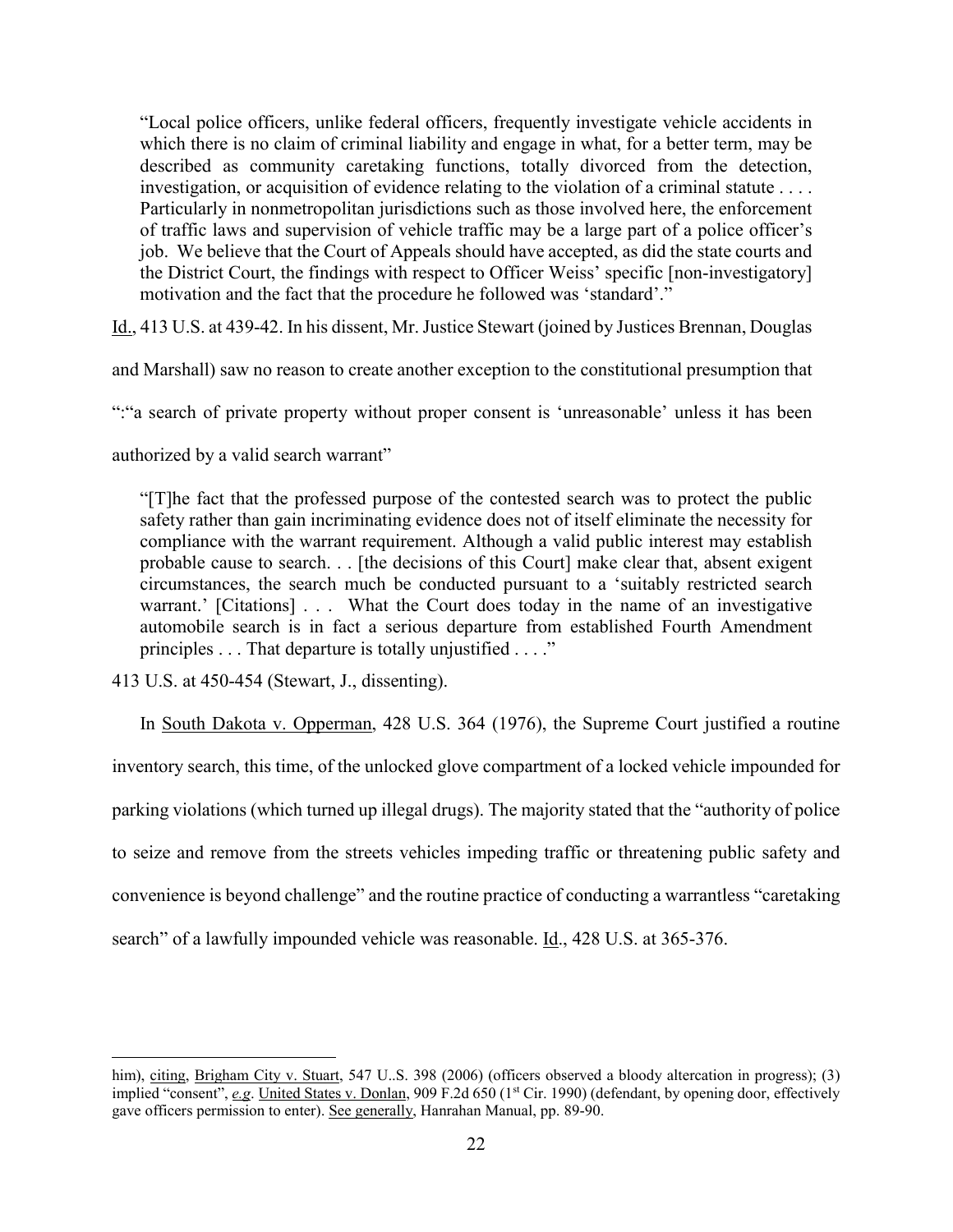In his concurring opinion, Mr. Justice Powell, as the deciding vote, emphasized that, but for

the existence of a "standard procedure", he would not have joined in the plurality decision:

"[T]he unrestrained search of an automobile and its contents would constitute a serious intrusion upon the privacy of the individual in many circumstances [b]ut . . . the search here was limited to the contents of the unoccupied automobile and was conducted strictly in accord with the regulations of the Vermillion Police Department. . . . . [If] inventory searches are conducted in accordance with established police department rules or policy and occur whenever an automobile is seized, [t]here are thus no special facts for neutral magistrate to evaluate [in deciding whether a search warrant should be approved]." 428 U.S. at 376-84.

The four dissenting Justices (Marshall, Brennan, Stewart and White) took issue with the implied premise of the plurality, i.e., that "a person's constitutional interest in protecting the integrity of closed compartments of his locked automobile may routinely be sacrificed to government interests requiring interference with that privacy" noting:

". . . [that has] never been the law. . . .[O]ur cases have consistently recognized that the nature and substantiality of interest required to justify a search of private areas of an automobile is no less than that necessary to justify an intrusion of similar scope into a home or office . . . The Court's result . . . elevates . .. mere possibilities [of the need to protect property] above the privacy and security interests protected by the Fourth Amendment.. . . On remand it should be clear that this Court's holding does not preclude a [different] resolution of this case or others involving the same issues under any applicable state law." 428 U.S. at 384-96.

In MacDonald v. Town of Eastham, 745 F.3d 8 ( $1<sup>st</sup> Cir. 2014$ ), police entered a home after neighbors reported the door had been left wide open and discovered a marijuana-growing operation. The Massachusetts state court judge rejected the community caretaker defense and suppressed the evidence (as wrongfully seized in a warrantless search), charges against the homeowner were dropped, and the homeowner sued the town and its police officers for violation of his civil rights. The First Circuit did not question the state-court decision to suppress the evidence but dismissed the civil rights claim before it on a close call of qualified immunity: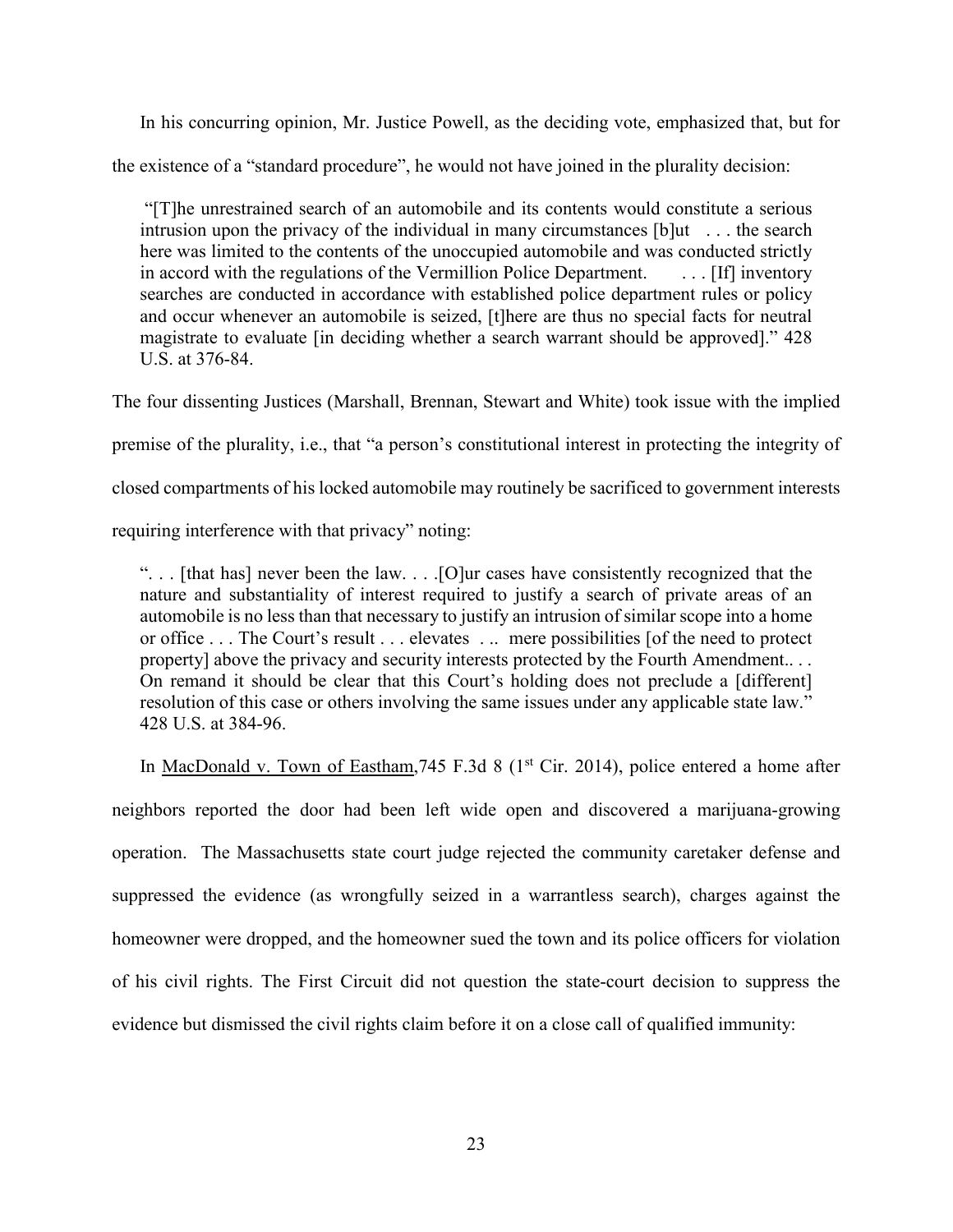"[T]he defendant officers seek shelter in the community caretaking exception. That exception . . . has become 'a catchall for the wide range of responsibilities that police officers must discharge aside from their criminal enforcement activities.' [Citation]. . ."

"*The question is complicated because courts do not always draw fine lines between the community caretaking exception and other exceptions to the warrant requirement . . . decrying the 'contradictory and sometimes conflicting' way in which the community caretaking, emergency, and emergency aid doctrines have been applied.* . . . [Citations]"

"The same sort of *disarray is evident in the manner in which courts have attempted to*  define the interface between the exigent circumstances exception to the warrant *requirement and the community caretaking exception*. . . . ."

"*Given the profusion of cases pointing in different directions, it is apparent that the scope and boundaries of the community caretaking exception are nebulous*. The plaintiff appears to concede that this rampant uncertainty exists. Nevertheless, he strives to convince us that, whatever the parameters of the exception, the circumstances here fall outside of it. We are not persuaded."

"[T]he defendant officers . . . conducted their ensuing search in an unremarkable manner. These actions were at least arguably within the scope of the officers' community caretaking responsibilities and, given the parade of horribles that could easily be imagined had the officers simply turned tail, a plausible argument can be made that the officers' actions were reasonable under the circumstances. . . . ".

" . . . *Manifestly, there is no directly controlling authority. The question thus reduces to whether a consensus of persuasive judicial decisions exists. We think not. . . .The plaintiff places heavy reliance on . . . . two small islands in a sea of confusing case law*. . . . Even if the cases that run contrary to the plaintiff's position were wrongly decided—a matter on which we take no view—they serve to inject a substantial measure of doubt as to whether the Fourth Amendment barred the officers' entry in this case."

"Let us be perfectly clear. *We do not decide today . . . whether or not the circumstances that confronted the officers here come within the compass of the community caretaking exception. These questions are down-to-the-wire close*—but the very closeness of the questions is telling. . . *.[I]t is sufficient to hold—as we do in this opinion—that because these questions are not resolved by clearly established law*, the officers . . . are entitled to the shield of qualified immunity. We need go no further."

Id., 745 F.3d at 12-15.(*emphasis added*) See also, Matalon v. Hynnes, 806 F.3d 627 (1st Cir. 2015)

(rejected qualified immunity and refused to apply the community caretaker defense; upholding jury verdict in civil rights lawsuit for unlawful search and use of excessive force brought by homeowner who was sleeping when Boston police officers broke into his residence in search of a thief reportedly headed there and, then, charged him for his unruly behavior for which he was later acquitted); Hunsberger v. Wood, 570 F.3d 546 (4<sup>th</sup> Cir. 2009), cert.den., 589 U.S. 938 (2010)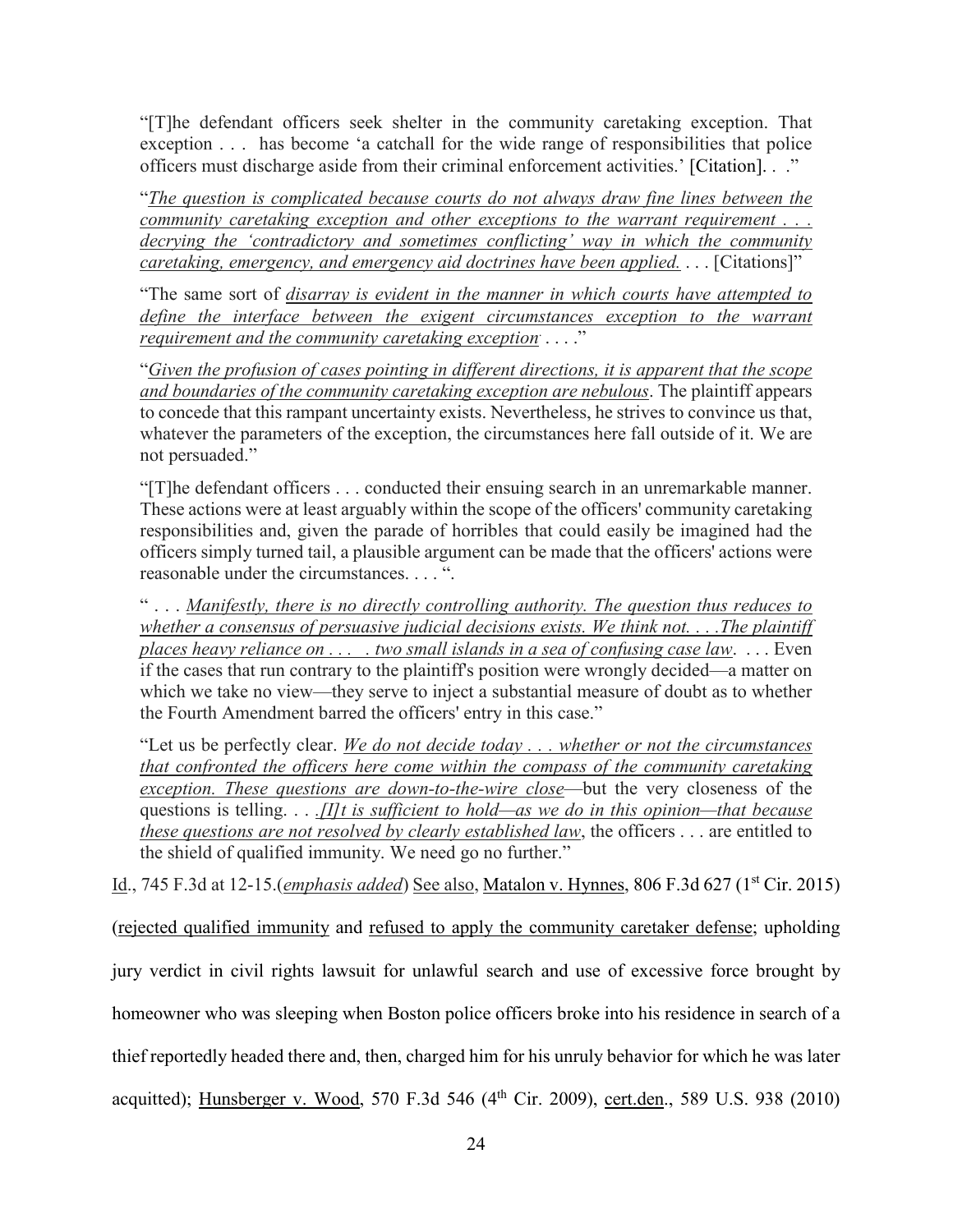(police officer lawfully entered home under an "exigent circumstances" exception to investigate vandalism and a report that missing minor was present and in need of assistance but not the community caretaker exception, noting that "[w]hat community caretaking involves and what boundaries upon it exist have simply not been explained to an extent that would allow us to uphold this warrantless entry based on that justification. This is not to diminish the caretaking function . . . but only to say that it is in no sense an open-ended grant of discretion that will justify a warrantless search whenever an officer can point to some interest unrelated to the detection of crime."); United States v. Rodriguez-Morales, 929 F.2d 780 (1<sup>st</sup> Cir. 1991) (community caretaker function has a "protean quality" that requires a "search for equipoise" between "the need to search or seize against the invasion the search or seizure entails" and "almost always involves the exercise of discretion" to "chose freely among the available options, so long as the option chosen is within the universe of reasonable choices."); United States v. Dunbar, 470 F.Supp. 704 (D.Conn.), *aff'd*, 610 F.2d 807 (2d Cir. 1979) (table) (although police officer's good faith concern that motorist was lost and might cause a disturbance by seeking directions was "arguable", officer's stopping the motorist did not fit the community caretaker function; officer simply should have "made his presence known" and left it up to the motorist as to whether to stop and seek directions.")

#### Massachusetts Law

Massachusetts has a well-developed body of case law relating mostly to warrantless searches of premises under the "emergency" and "exigent circumstance" exceptions to the warrant requirement. For example, in Commonwealth v. DiGeronimo, 38 Mass.App.Ct. 714 (1995), the Appeals Court overturned an OUI conviction based on an unjustified warrantless entry into the defendant's residence to ascertain his well-being after an automobile accident

". . . [T]he so-called "emergency" doctrine . . . authorizes warrantless entry when a police officer (or other public safety official) reasonably believes that a person within the dwelling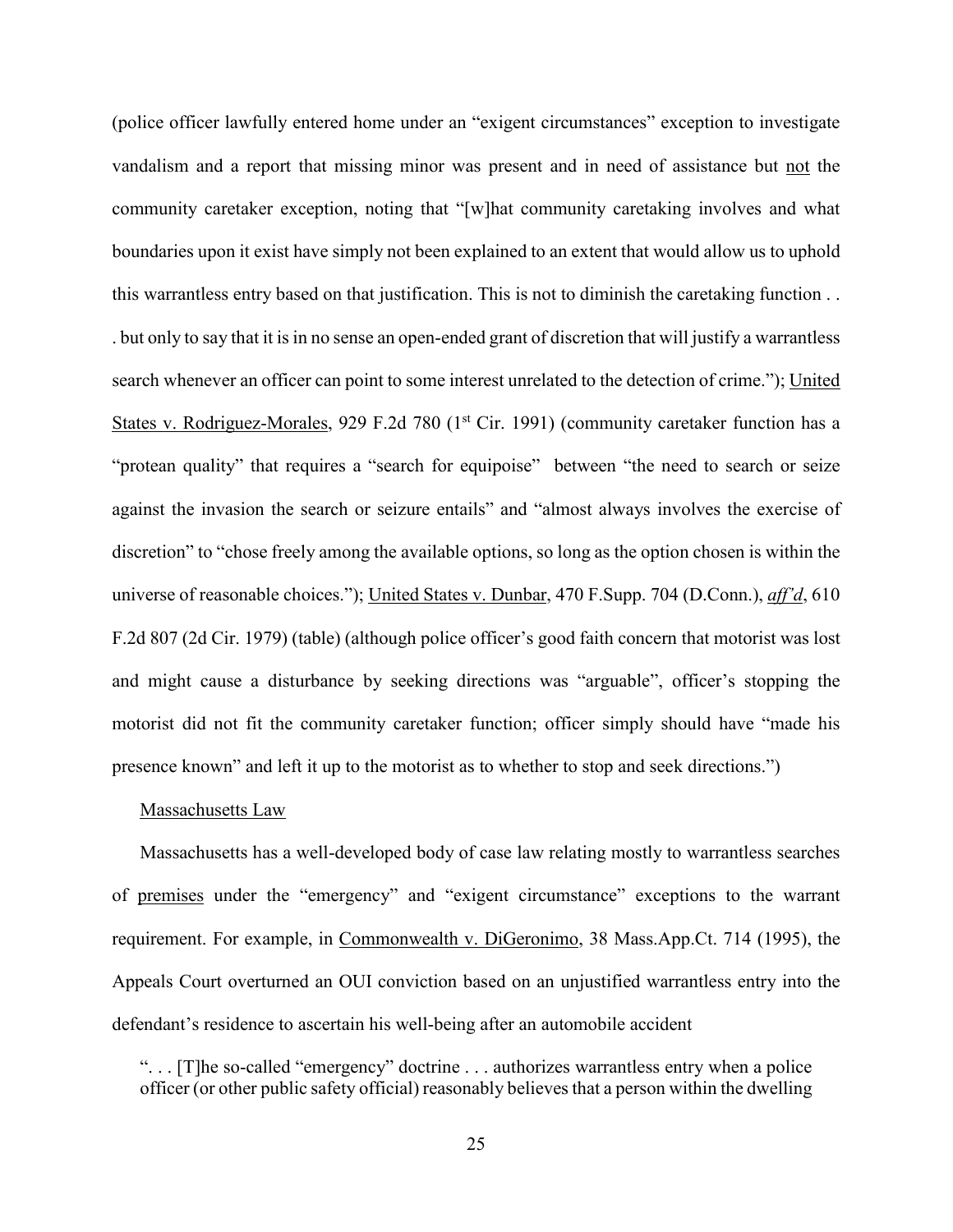is in need of immediate assistance because of an imminent threat of death or serious injury, or that prompt intervention is necessary to prevent a threatened explosion, or the destructive accident. [Citations]."

"Police action in such situations is to be viewed under a reasonableness standard in light of the circumstance in the field, not by "Monday morning quarterbacking" . . . [W]e fail to find in this record the requisite compelling reasons, supported by specific and articulable facts [citation] that could have led [the officer] reasonably to believe that DiGeronimo was in dire, life-threatening distress and in need of immediate assistance".

"[The reporting party] did not tell [the officer] that DiGeronimo was injured, only that he appeared drunk. . . . DiGeronimo's telephone call to police gave no hint that he was ailing, only profane and probably inebriated."

In sum, [the officer's] subjective good faith belief that DiGeronimo might be in need of assistance did not justify either the entry or the subsequent search and arrest. [Citations] The objective circumstances did not reasonably support a genuine concern on [the officer's] part that DiGeronimo might have been so severely injured in the accident as to be in a life-threatening situation requiring immediate, arrantless entry and assistance."<sup>15</sup>.

Id., 38 Mass.App.Ct. at 722-75.. See Commonwealth v. Duncan, 467 Mass. 746 (2014) (applying

emergency exception to render emergency assistance to animals); Commonwealth v. Peters, 453

Mass. 818 (2009) (initial warrantless entry in search of source of gunshot justified but no

"objectively reasonable basis" supported later search to double-check for additional victims);

Commonwealth v. Snell, 428 Mass. 766 (1999) (emergency exception applied to warrantless

search to ascertain well-being of spouse, whose husband was seen in early morning flight from

residence the day he posted bail after being arrested for threatening to kill her);Commonwealth v.

Young, 382 Mass. 448 (1981) (approved warrantless search of premises to find murder suspect

and victims, noting "whether an exigency exists and whether the response of the police was

reasonable and therefore lawful" are to be evaluated "in relations to the scene as it could appear to

the officers at the time, not as it may seem to a scholar after the event with the benefit of leisured

<sup>&</sup>lt;sup>15</sup> The Appeals Court also held that the evidence of the officer's observations and alcohol breath test results that were fruits of the officer's unlawful warrantless entry could not be justified under exigent destruction of evidence exigent circumstances exception and their unopposed admission into evidence constituted ineffective assistance of counsel. 38 Mass.App.Ct. at 725-31.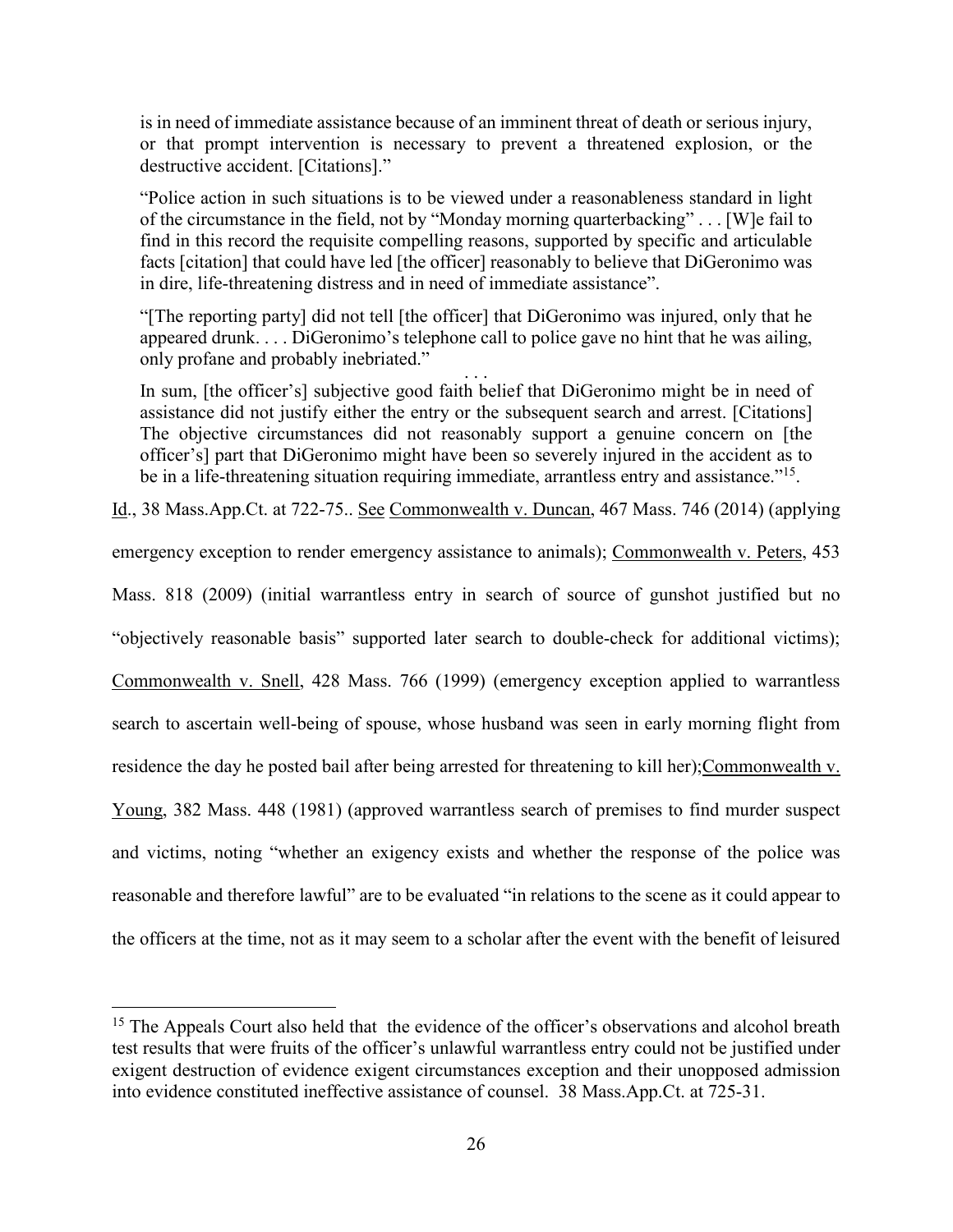retrospective analysis"); Commonwealth v. Bates, 28 Mass.App.Ct. 217 (1990) (warrantless entry of apartment to search for missing woman not justified under "emergency" exception); Commonwealth v. Colon, 88 Mass.App.Ct; 579 (2015) (troopers not justified to enter and search home under emergency exception after defendant opened door and surrendered himself); Commonwealth v. Lindsey, 72 Mass.App.Ct. 485 (2008) (checking on elderly woman known to be frail properly based on "evidence known to the police at the time of the warrantless entry" and not inappropriate "20/20 hindsight"); Commonwealth v. Kirschner, 67 Mass.App.Ct. 836 (2006) (emergency exception requires that "[t]he injury sought to be avoided must be immediate and serious, and "mere existence of a potentially harmful circumstance is not sufficient"), *citing* Commonwealth v. Allen, 54 Mass.App.Ct. 719 (2002) (disabled man apparently left alone in front of television who did not respond to knocks and shouts did not justify warrantless entry). .See also Commonwealth v. McCarthy, 71 Mass.App.Ct. 591 (2008) (justified warrantless search of handbag of unconscious woman in medical distress)

Commonwealth v. Townsend, 453 Mass. 413 (2009), is a rare case mentioning the "community caretaker" exception in the context of a dwelling search. The lower court judge applied the exception to deny a motion to suppress evidence obtained during a warrantless search which produced evidence used to convict the defendant of murder. The SJC held that the officer's entry fell within the "emergency" exception to the warrant requirement, not the community caretaker exception, but added that the "emergency" exception is "closely related to community caretaking function. Although Townsend does not involve a motor vehicle, I find it particularly significant because the decision: (1) illustrates how Massachusetts courts and commentators (the MPTC Legal Guide and Hanrahan Manual included, as noted below) sometimes seem to conflate the various exceptions to warrantless searches and incorporate, in effect, the same required "objective facts"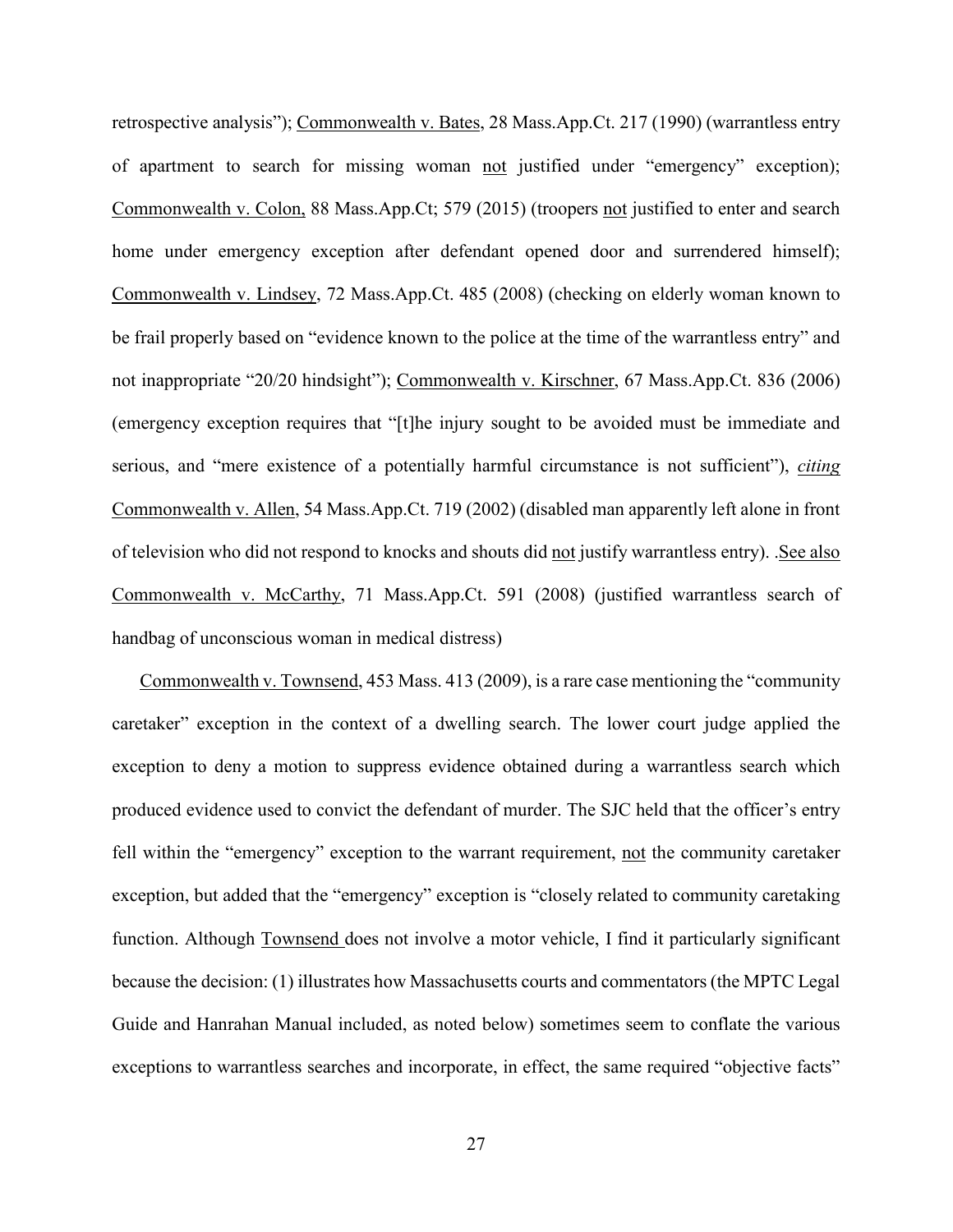that a citizen be in "immediate need of assistance" in order to justify more than an initial "noncoercive" inquiry and enable an officer to use force to make a warrantless entry, search and seizure of any person, property and/or a motor vehicle, 453 Mass. at 424-26; (2) reinforces the point that actions taken by the police must always be "evaluated in relation to the scene as it could appear to the officers at the time, not as it may seem to a scholar after the event with the benefit of leisured retrospective analysis", 453 Mass. at 425-26; and (3) in Townsend, despite numerous facts to suggest that defendant's wife may have been the victim of foul play, the police responded four times and left the scene without gaining access before a decision was made to force entry, leading to discovery of the murder victim)

Commonwealth v. Leonard, 422 Mass. 504, cert.den., 519 U.S. 877 (1996) is the seminal Massachusetts appellate decision focusing on the community caretaker function as justification for a warrantless entry of a motor vehicle. The lower court suppressed evidence obtained by a State Trooper who approached a motor vehicle in the early morning hours at a breakdown area on Storrow Drive and, after getting no response from the driver after activating blue lights, using his PA megaphone and air horn, he opened the unlocked driver's door, at which point the driver began shouting obscenities, was arrested and convicted of OUI and disorderly conduct.

The lower court judge concluded that, since the trooper was not "acting in accordance with an official policy of the state police . . . and [no] specific facts and circumstances suggesting that the defendant was engaged in criminal activity or injured" and had "no right to open the vehicle", relying on Commonwealth v. Helme, 399 Mass. 289 (1987), in which the SJC questioned an asserted "policy" of approaching a car just to determine "if everything is all right". Without expressly referencing community caretaking, the SJC majority held that the trooper was justified to open the unlocked door because he was "doing his duty as he patrolled the highway", the driver's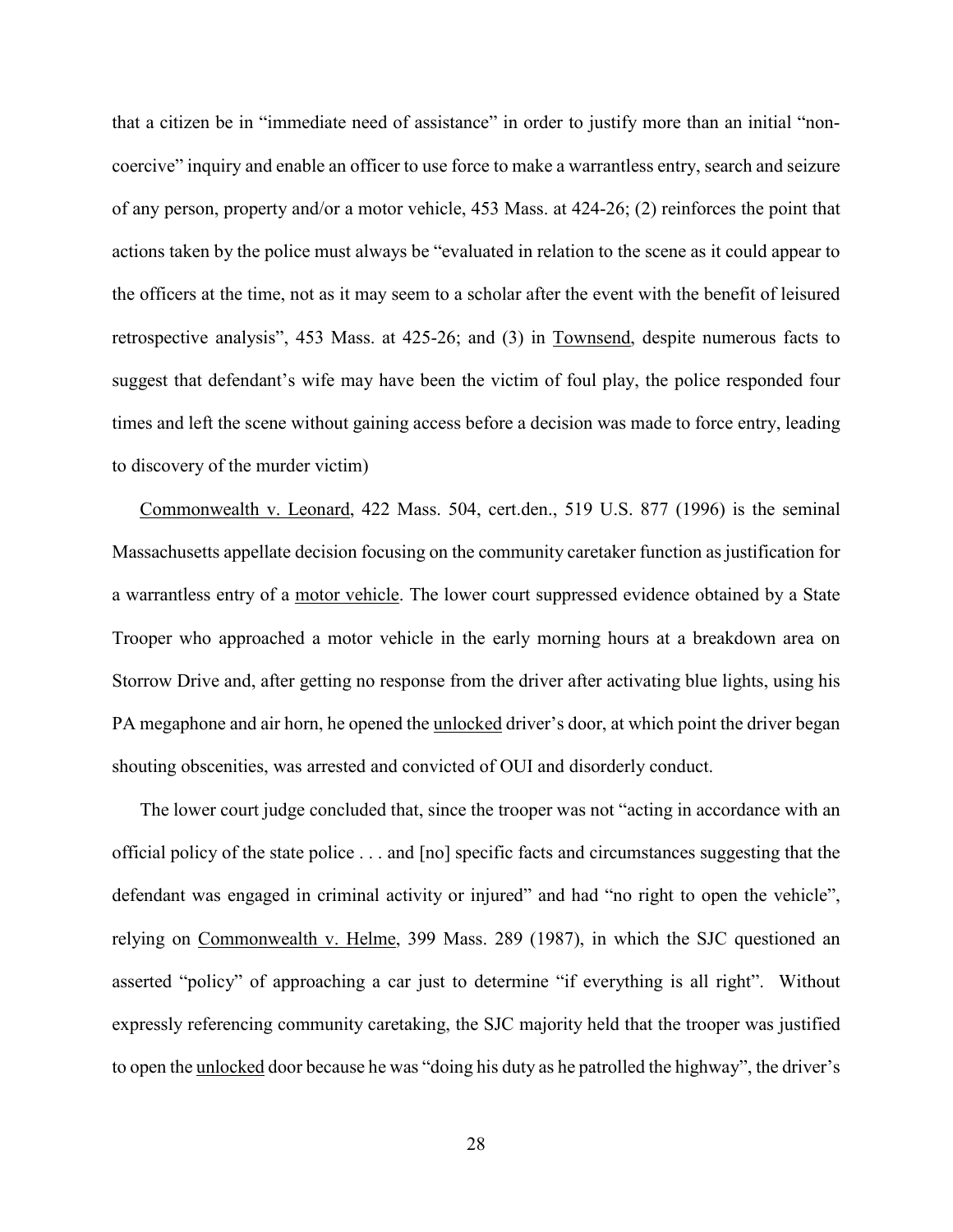"stopping when and where she did suggested that she was in difficulty" and her repeated failure to respond "not with a gesture, a smile or a nod of the head" implied "she might be quite ill." The majority held that the lower court "overreads" the Helme decision to mean that every minimally intrusive, reasonable action is permissible only when taken pursuant to "an explicit and perhaps even invariable policy", as it would be impossible to fashion such rulebook that "sought to anticipate and instruct a trooper . . . just what to do in the circumstance of every such particular case." Id., 422 Mass. at 504-509.

Chief Justice Liacos dissented, stating, it is "clear from our state case law that opening the defendant's door constituted a seizure of the defendant's automobile" and every police intrusion must rest on "specific and articulable facts . . . that follow in light of the officer's experience."

"*A mere hunch is not enough*. The [lower court judge] was correct when he stated: '*there must be a prior justification either in the form of . . . circumstances suggestive of criminal activity or circumstances suggesting a medical problem or [hazard] to safety or health.' Although "our cases have not explicitly required an established written policy . . . what we have required is some constraint on the discretion of the law enforcer. [citing Cady v. Dombrowski] . . . Standard procedures are universally recognized as a tool to determine the reasonableness of police conduct and to ensure police actions are not a pretext*."

The Chief Justice also noted: "[I]n this Commonwealth . . . ordinarily, a citizen need not comply with a police request and is free to walk away." Id., 422 Mass. at 510-514. <sup>16</sup>

<sup>&</sup>lt;sup>16</sup> Other state's courts echo the concern that the community caretaker function become a source of unfettered discretion, which, as Chief Justice Liacos put it, would make "policing the police" difficult and, therefore, impose restrictions to keep it tethered to its "health and well-being" moorings. The Supreme Court of South Dakota found that community caretaking was often indistinguishable from the "emergency" and "emergency aid" functions and the same rules should apply to all three, namely, an "actual and immediate need" to protect persons from "serious" harm: "If the warrant requirement is to retain its viability, a merely officious concern that someone might conceivably need assistance to avoid some undefined peril should not justify police intrusion . . .." State v. Deneui, 2009 SD 99, 775 N.W.2d 221 (2009). In State v. Coffman, 214 N.W.2d 240 (Iowa 2018), the Iowa Supreme Court questioned whether the community caretaking exception property extends beyond emergency situations and inventory searches into the "amorphous category of police officers acting as public servants". Concerned that such an exception "would swallow up constitutional restrictions on warrantless searches altogether", the Court "tightly cabin[ed]" community caretaker "first party assistance" situations with a requirement that an officer coming upon a parked vehicle must demonstrate by "specific and particularized facts" that the occupants have *manifested a desire for needed assistance*, so as to limit the "potential for abuse" that would otherwise arise.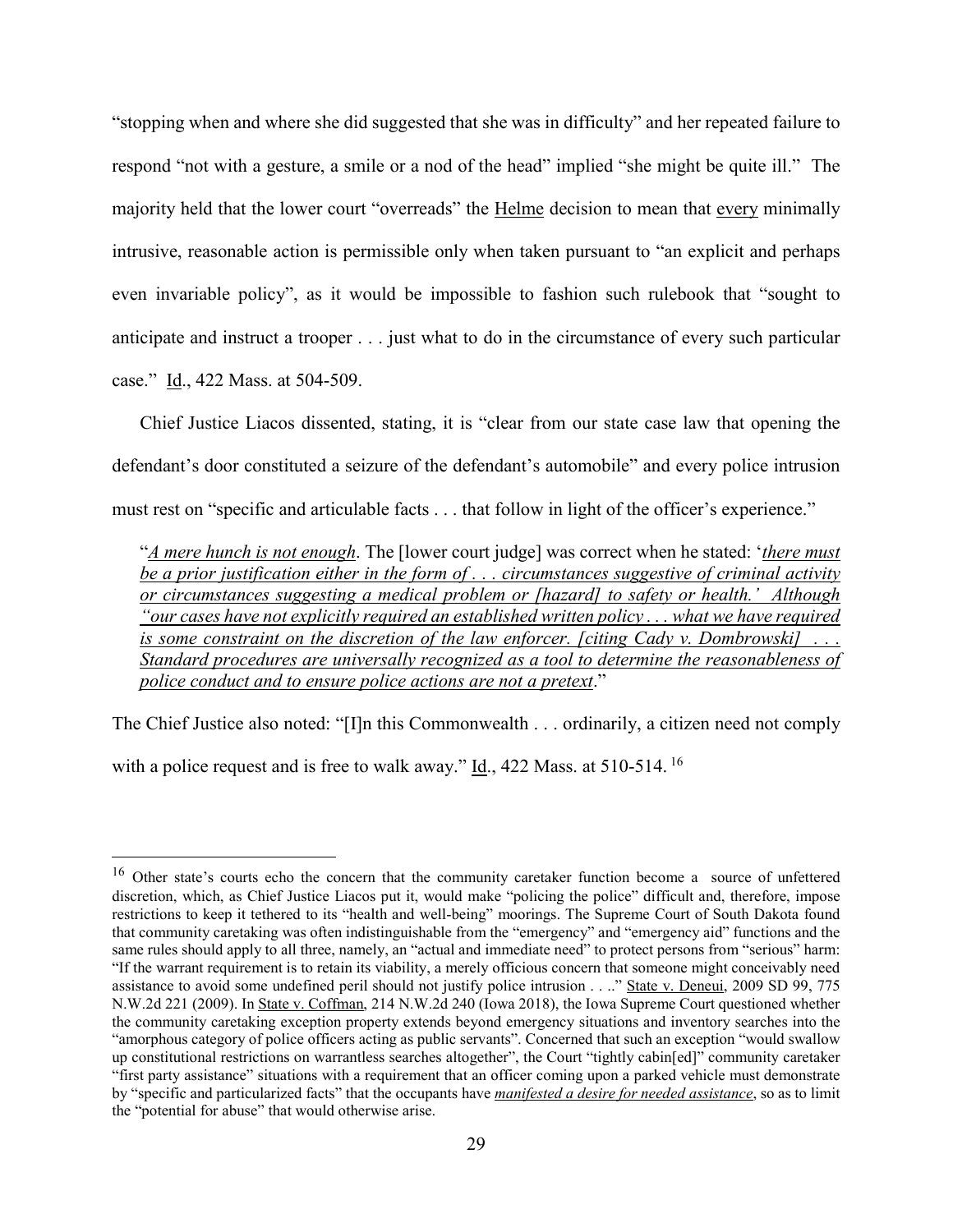In Commonwealth v. Murdough, 428 Mass. 760 (1999), the SJC clarified the Leonard decision, holding that a police officer's authority when performing the community caretaker function justifies an initial approach to make a "non-coercive" well-being check (there, a vehicle parked for an extended period with its brake lights on at a highway rest stop) only "so long as they do not implicitly or explicitly assert that the person inquired of is not free to ignore their inquiries. . . . It was only when the officer opened Leonard's door that a justification for that action had to be offered". As soon as the officers suspected he was under the influence of narcotics "they went beyond the caretaking function and were look for evidence of a narcotics violation." 428 Mass. at 762-64.

Massachusetts appellate decisions have justified justify a warrantless inquiry of the operator of a motor vehicle under a community caretaker exception when there was reason for concern about the fitness or well-being of the operator, but none have directly decided how the community caretaker duty applies to a forcible entry of a parked, locked and occupied vehicle under the circumstances involved here.. See, e.g., Commonwealth v. Evans, 436 Mass. 369 (2002) (initial "non-coercive" of motorist stopped in breakdown lane was justified but, when an officer "by means of physical force or show of authority, has in some way restrained the liberty of a citizen . . . we conclude that a 'seizure' has occurred" citing Leonard and Murdough); Commonwealth v. McDevitt, 57 Mass.App.Ct. 733 (2003) (vehicle in breakdown lane at night with motor running, noting that community caretaker function covers "concern for a vehicle's occupants" and "the safety of the public using the roadway", citing Murdough); Commonwealth v. Colburn, 86 Mass.App.Ct. 1112, *rev.den*., 470 Mass. 1101 (2014) (Rule 1:28) (vehicle parked late at night with engine running and totally non-responsive driver at the wheel, citing Leonard); Commonwealth v. Fisher, 86 Mass.App.Ct. 48, rev.den., 469 Mass. 1109 (2014) (driver seated in vehicle with door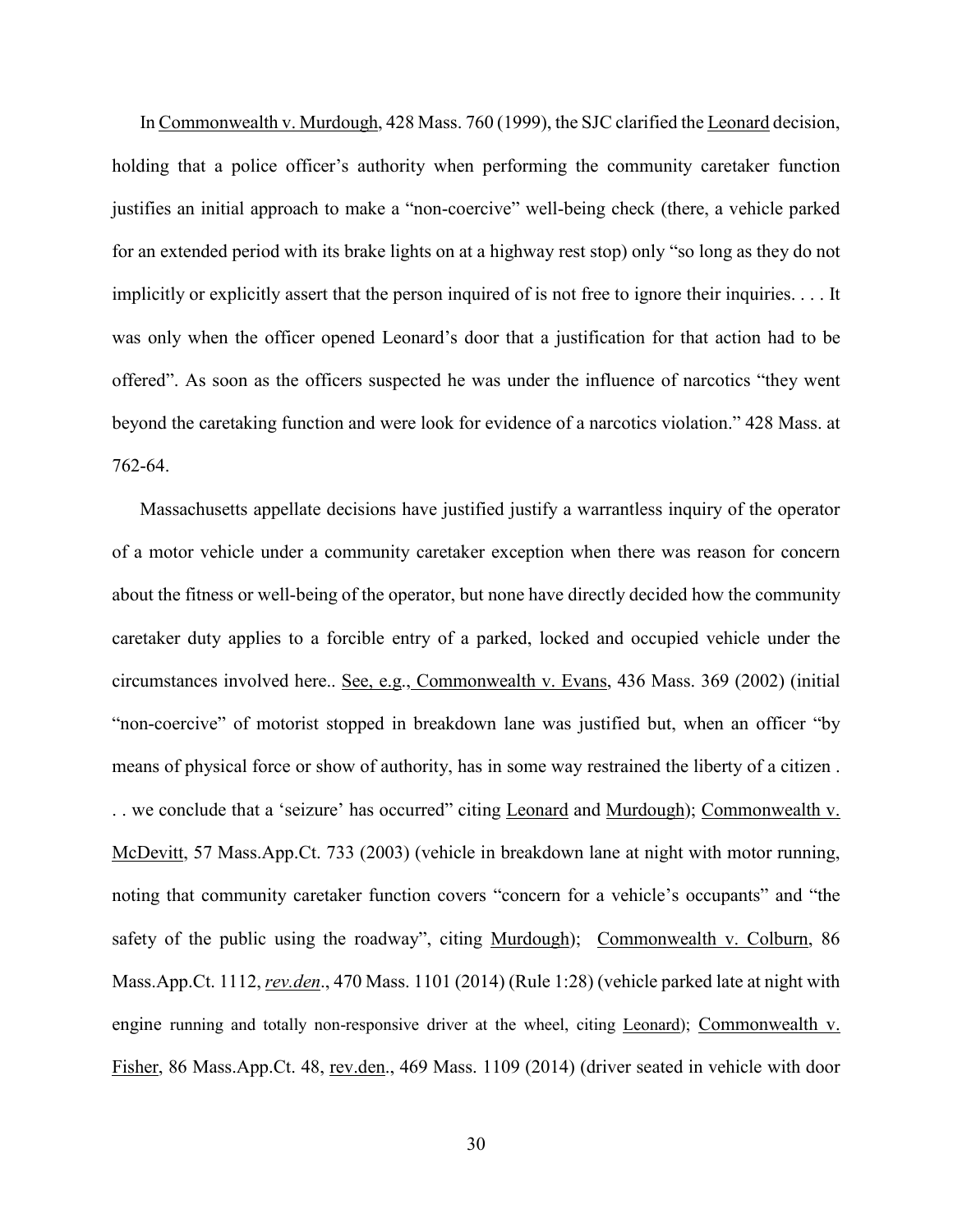open, slurred speech, eyes closing and head nodding are "objective facts that a person may be in need of medical assistance", citing Murdough); (Commonwealth v. McHugh, 41 Mass.App.Ct. 906 (1996) (rescript) (officer asked driver of vehicle stopped in traffic lane of highway if he needed assistance, got "strange gaze" and "incoherent' reply)

Some Massachusetts case law expressly questioned the applicability of the community caretaker exception. See, e.g., Commonwealth v. Sanborn, 477 Mass. 393 (2017) (community caretaker function does not justify a motor vehicle stop to serve a 209A abuse prevention restraining order on the operator); Commonwealth v. Knowles, 451 Mass 91 (2008) (no objective basis to believe that the defendant's well-being or the safety of the public was in "immediate jeopardy" at the time the defendant was "seized" and his open trunk searched); Commonwealth v Eckert, 431 Mass. 591 (2000) (after initial stop of motor vehicle and affirmative response by operator that he was "all set" his community caretaker function was accomplished and officer's further questioning driver's sobriety triggered the heightened constitutional requirement of "reasonable suspicion"); Commonwealth v. Smigliano, 427 Mass. 490 (1998) (motorist report that vehicle was "all over the road", coupled with officer's person observations that supported conclusion that operation was in "immediate need of assistance" enough to justify stop under the "emergency" exception but not the "community caretaker" exception); Commonwealth v. Lubiejewski, 49 Mass.App.Ct. 212 (2000) (anonymous report of erratic driving without direct corroboration by officer did not support a stop under community caretaking exception); Commonwealth v. Canavan, 40 Mass.App.Ct. 642 (1996) (community caretaker exception did not authorize motor vehicle stop to assist operator that officer thought was lost). See also Commonwealth v. Quezada, 67 Mass.App.Ct. 693 (2006) (community caretaker function ended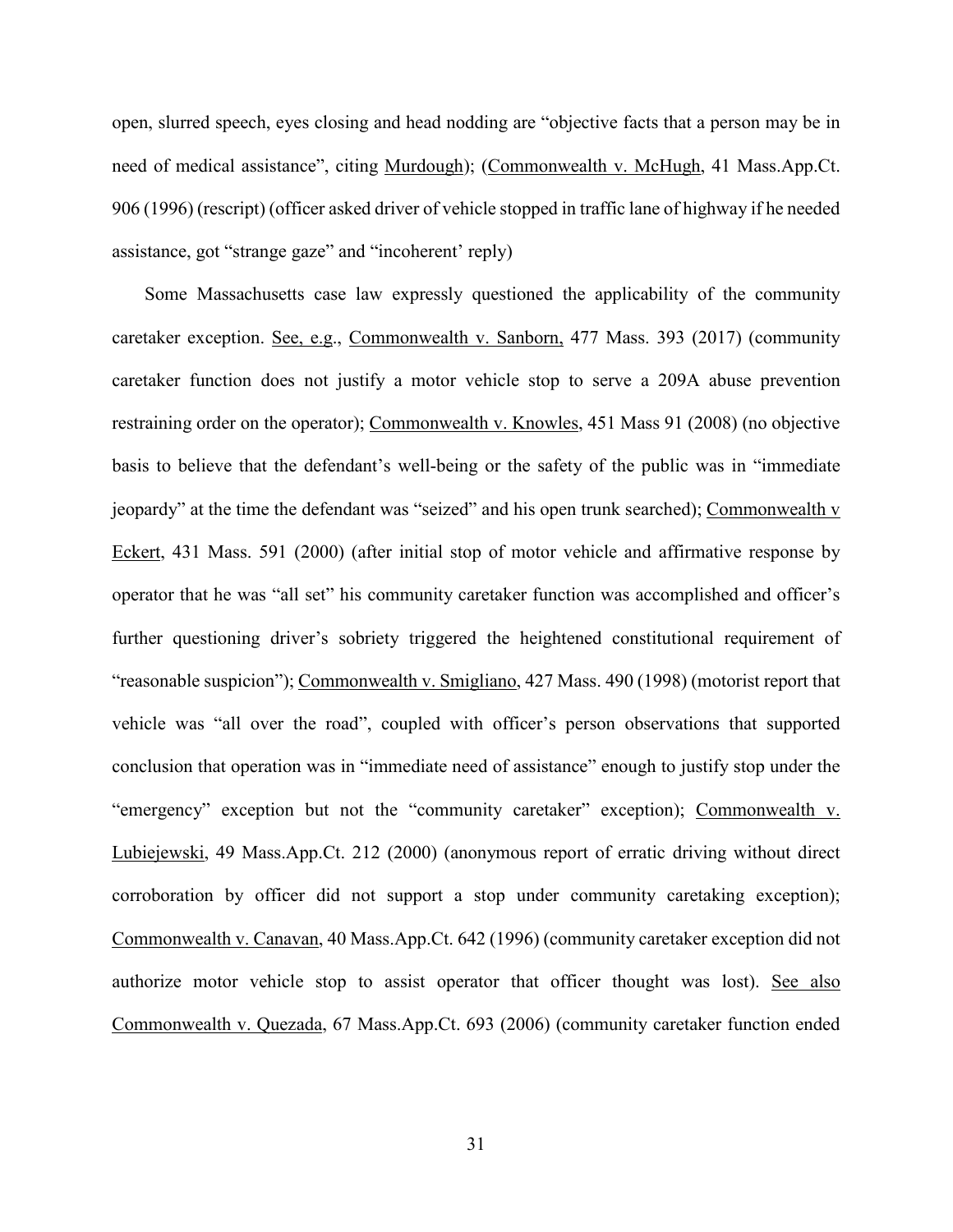after citizen ran away from officer after being asked if he needed assistance, as his action constituted a "non-verbal response" that he declined assistance);

Finally, Massachusetts has enacted specific legislation that overrides the judicially-defined constitutional exceptions to warrantless searches and seizures when it comes to determining impairment of a motorist under the influence of alcohol for purposes of arrest and or protective custody decisions. G.L.c.111B,§8 authorizes a police officer to take a person who is "incapacitated" by alcohol into protective custody, to "use such force as necessary to carry out his authorized responsibilities" and to hold such person until no longer incapacitated, but not more than 12 hours. G.L.c.111B,§3 defines "incapacitated" as "the condition of an intoxicated person who, by reason of the consumption of intoxicating liquor is (1) unconscious, (2) in need of medical attention, (3) likely to suffer or cause physical harm or damage property, or (4) disorderly. In exercising the authority under the protective custody statute, the applicable standard requires "reasonable suspicion" that a person is incapacitated; the community caretaker exception does not apply. See Commonwealth v. Eckert, 431 Mass. 591,596-97 (2000); Commonwealth v. Quezada, 67 Mass.App.Ct. 693.695-97 (2006).

## WPD Officer Training on Warrantless Searches

The training that WPD officers receive in the law of warrantless searches, in general, and the community caretaker function, in particular, do not explicitly address the issue that confronted Sgt. Slocum at the scene on November 29, 2017. Both the Hanrahan Manual (Exh. U) and the 2016- 2017 MPTC Legal Issues Guide (Exh. P) conflate the community caretaker exception and the emergency exception as essentially equivalent.. The Hanrahan Manual refers to "Warrantless Emergency Entry Under Community Caretaking (often called the Emergency Circumstances Exception)" and define the community caretaking exception as applicable when police "encounter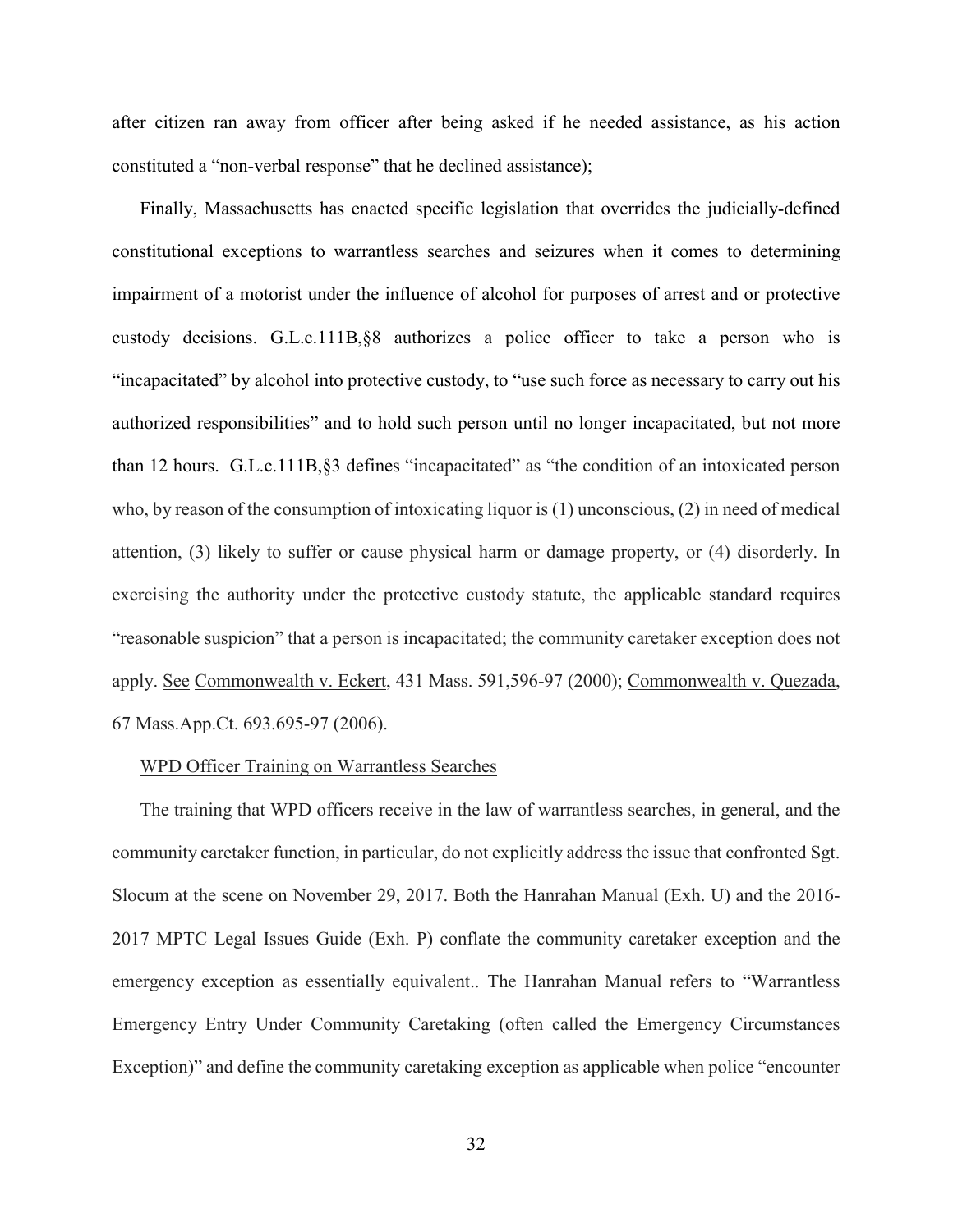a person in need of immediate care", citing mostly cases of "emergency" warrantless searches of residential property. Similarly, the MPTC Legal Issues Guide teaches that the community caretaking function "applies when the purpose of the police [intrusion] is not to gather evidence of criminal activity but rather *because of an emergency, to respond to an immediate need for assistance for the protection of life or property*" (*emphasis added*), citing Commonwealth v. Bates [a case in which the SJC held unconstitutional a warrantless search of a residence]. Neither training materials make any reference to the SJC's decision in Leonard.

The account of Officer Slocum's five-hour "remedial" retraining confirms the fine line between what may be a "reasonable exercise of discretion" and what a "dereliction of duty" when it comes to a warrantless search in furtherance of the community caretaker function. In fact, during that training, Officer Slocum was advised that: (1) by forcing an entry into Mr. B's locked vehicle to ascertain whether he needed immediate medical assistance, without any objective basis to conclude that he did, or "reasonable suspicion" of impairment, he risked committing an "unjustified seizure" and (2), he could not "force interaction" with Mr. B and, "if he refused to converse, then, at that point my investigation's over."

### Sgt. Slocum's Handling of the Call

In assessing Sgt. Slocum's handling of his interaction with Mr. B, I give testimony substantial weight, as the only percipient witnesses to what they actually saw, heard, knew or did. While I have considered all of the evidence, the testimony of others was based on less reliable hearsay information gleaned from recollection of the radio calls or after-the-fact and third-hand assumptions, including inferences and conclusions that fit the sort of "20/20 hindsight" and "Monday morning quarterbacking" that courts have strictly eschewed.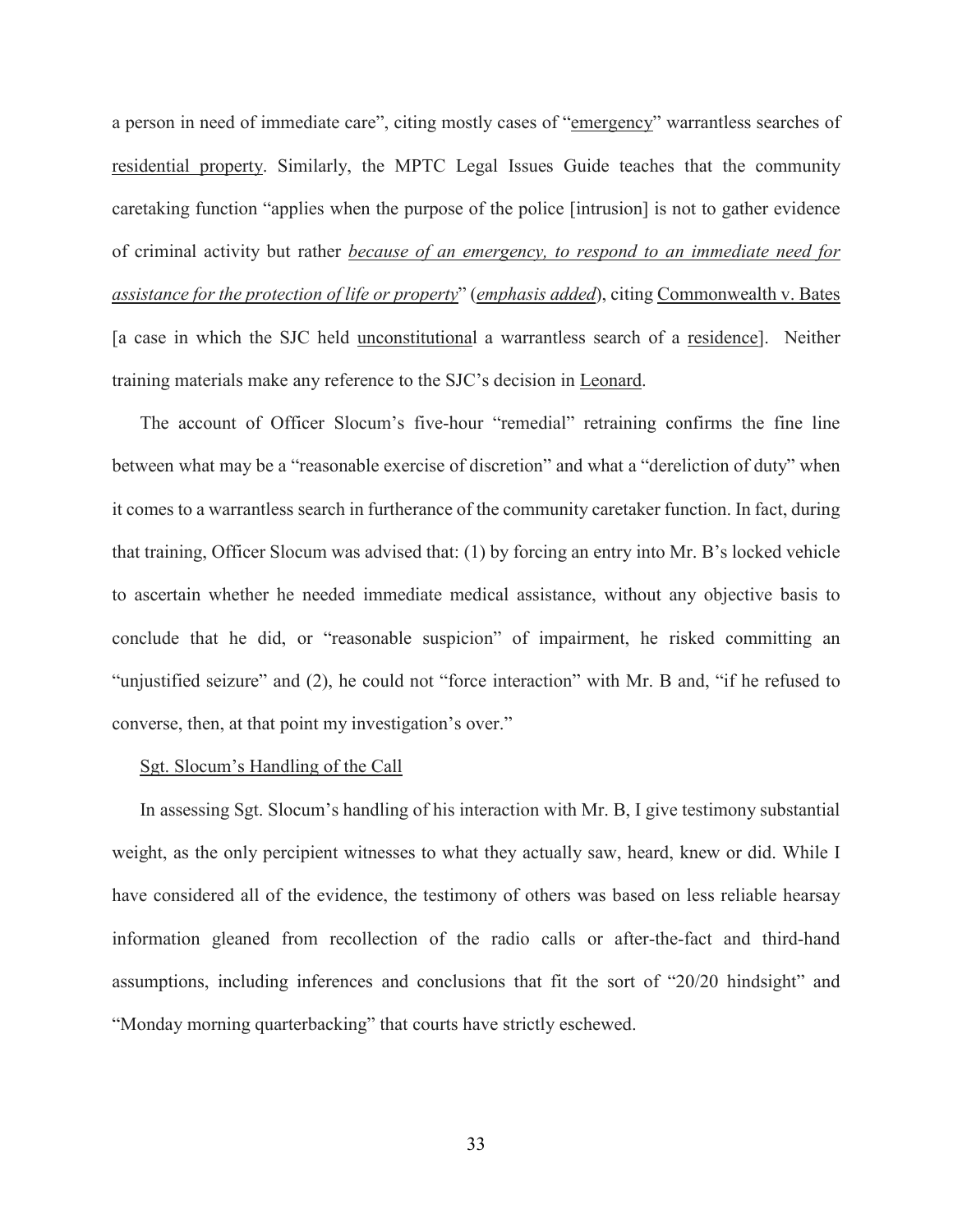The preponderance of the evidence established that Sgt. Slocum acted within his discretion in his handling of the initial response to the call for service regarding a "suspicious" person sleeping in a vehicle parked in a residential neighborhood of Whitman. He promptly established that the vehicle was legally parked, the motor was not running, and nothing gave rise to reasonable suspicion or probable cause to believe that laws had been broken. He noted that Mr. B was sitting upright in his seat, not slumped down, had his his head back and feet up and was breathing normally. His skin color was normal. There was no drug paraphernalia in the truck and no indicia that Mr. B had recently ingested drugs or consumed alcohol. Mr. B intentionally placed the keys and his driver's license so that they were in plain view for the express purpose of negating any inference that he had operated his truck while impaired (although I infer he most likely knew that he had done so to get to his girlfriend's house). He was asleep when Sgt. Slocum arrived and was awoken by Sgt. Slocum's efforts to make contact, squinting when Sgt. Slocum shined his flashlight at him. He watched Mr. B for five minutes or more, noting that he had moved around several times..<sup>17</sup> Sgt. Slocum tried to gain access to the truck but found the doors were locked. Sgt. Slocum was headed to get input from the homeowner who had initiated the call, but, when the dispatcher provided somewhat misleading and incomplete information that led Sgt. Slocum to conclude that no one was home, he considered it futile to do so.

Sgt. Slocum had reached a critical decision point. He was running an understaffed shift. By remaining on scene or calling Officer Balonis to join him would continue to leave no other officer available to cover the entire town for the remainder of the shift. Based on his training and

<sup>&</sup>lt;sup>17</sup> Had Sergeant Slocum realized that Mr. B knew that he was trying to make contact but didn't want to interact with the officer, that "non-verbal" expression that he didn't want or need assistance, alone, could have justified, indeed, arguably mandated the end of a "community caretaking" function. See, e.g., Commcnwealth v. Murdough, 428 Mass. 760 (1999); Commonwealth v. Leonard, 422 Mass. 504, 510 (1996) (Liacos,C.J., dissenting); Commonwealth v. Quezada, 67 Mass.App.Ct. 693 (2006). See also, State v. Coffman, 214 N.W.2d (Iowa 2018).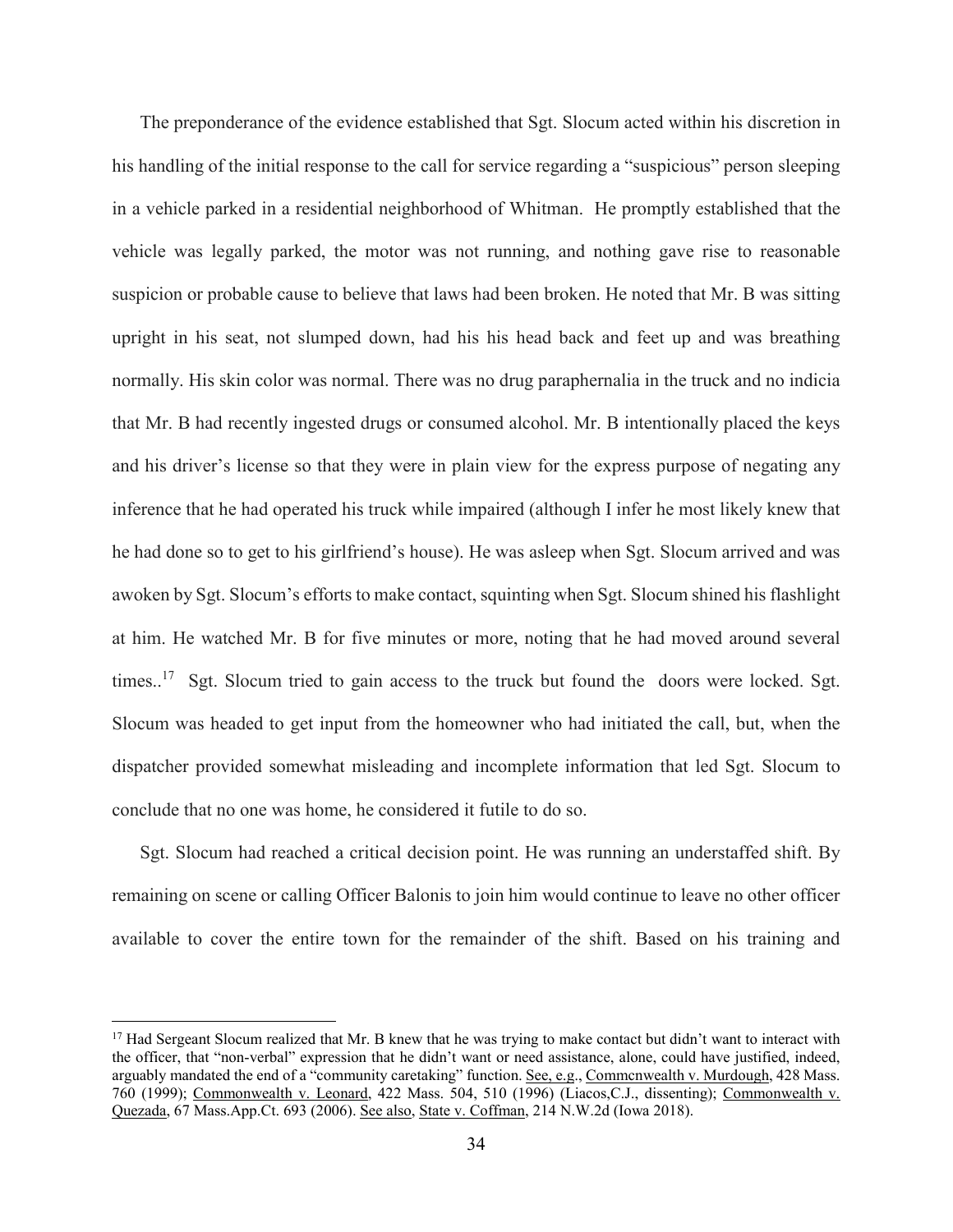experience as a first responder and career police officer, he had concluded, correctly, that there was nothing "suspicious" about Mr. B's presence and that, in particular, he had no "reasonable" suspicion" that Mr. B had or would be committing any crime or was impaired by alcohol within the meaning of the protective custody statute. There was absolutely no indicia of a drug overdose. Mr. B.'s physical condition confirmed the "ABCs", i.e., his airway was clear, he was breathing and his circulation was normal. Mr. B was not so "completely unresponsive" (as Whitman later assumed) that such further efforts to make physical contact were necessary to reasonably conclude that Mr. B did not require "immediate" emergency medical assistance.

Sgt. Slocum also acted appropriately, and consistent with the law, when he paused to take into account that further effort to interact with Mr. B required the use of force to break into the truck, and elected, instead to brief the next shift (starting within the hour) to follow up. His instincts were sound that there was a greater level of uncertainty associated with a decision to break into a locked vehicle to access a passenger inside than if he were able to gain access to Mr. B through an unlocked door. In exercising his judgment about what to do, and In the absence of "objective facts" that Mr. B. was in "immediate" jeopardy of serious injury and no "reasonable suspicion" of impairment or criminal behavior, he was entitled to consider that uncertainty. The case law involving motor vehicle (or property) "well-being" checks is mostly focused on entry via an unlocked door or an operator's voluntary consent to a request to open the door or exit the vehicle. See, e.g., Commonwealth v. Leonard, 422 Mass.504(1996); Commonwealth v. Fisher,86 Mass.App.Ct. 48, rev.den., 469 Mass.1109 (2014); Commonwealth v. Canavan, 49 Mass.App.Ct. 642 (1996) The cases that justify forced entry rely on the fact that the entry was made pursuant to a routine inventory search or other well-established policy. See, e.g., South Dakota v. Opperman, 428 U.S. 364, 376 (1976) (Powell, J., concurring); Cady v. Dombrowski, 413 U.S. 433 (1933);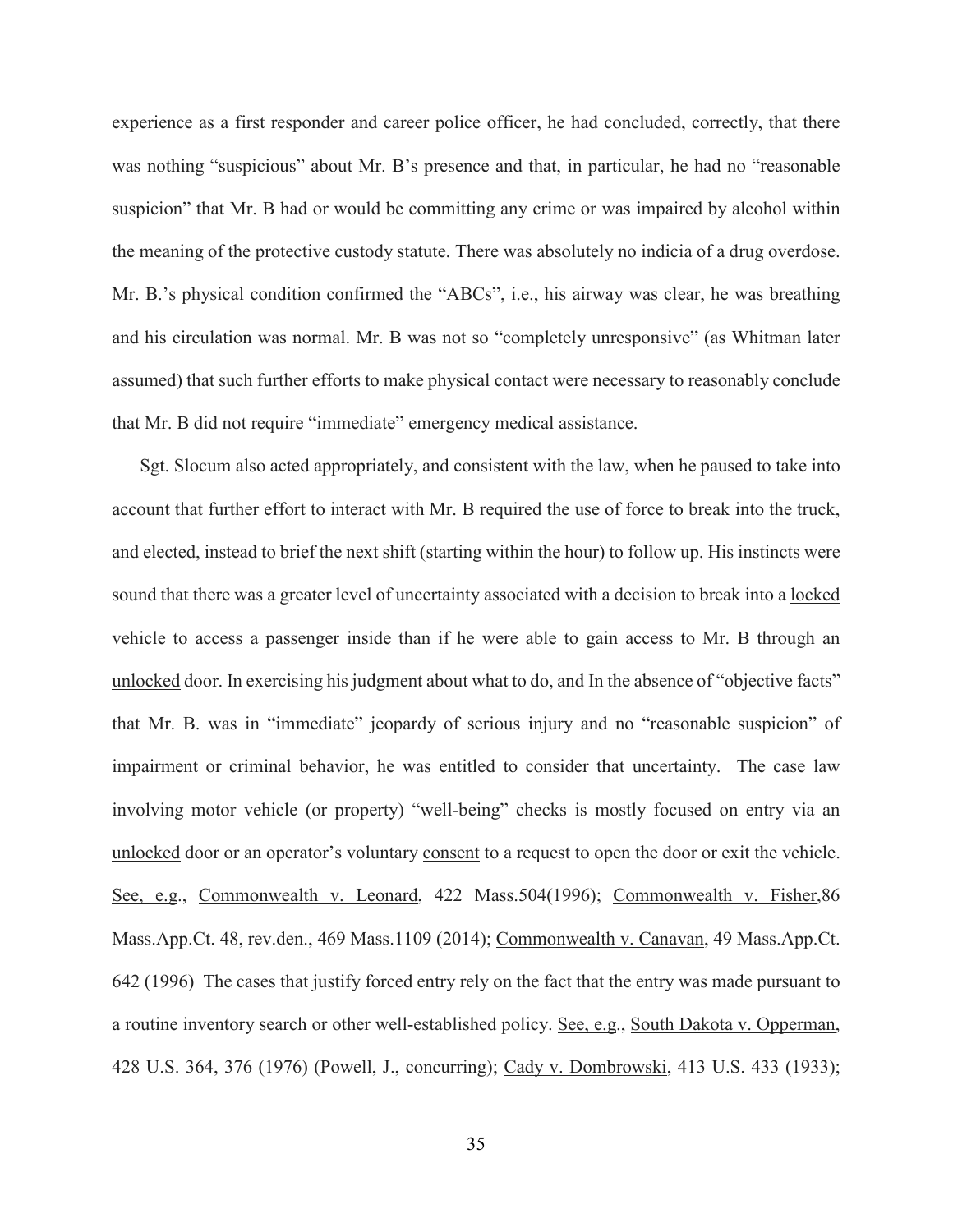Commonwealth v. Leonard, 422 Mass. 504 (1996 (Liacos, C.J., dissenting). Although Commonwealth v. Townsend is not on all fours (that case involved far more serious, and ultimately justified, concern about foul play), Sgt. Slocum's judgment here tracks closely to how the police officers and their supervisor handled the response in that case, in which officers returned four times before deciding to force entry.

## Loss of Confidence as a Supervisor

.

The speed within which the WPD command staff and its rank and file uniformly came to the consensus that Sgt. Slocum's actions on November 29, 2017 showed that he could no longer be trusted to serve in a supervisory capacity raised my eyebrow. At no time during his tenure as a superior officer, had Sgt. Slocum's supervisory ability ever been questioned. Upon careful consideration, I concur with Sgt. Slocum's assessment that the conclusion was based, at least in substantial part on "misinformation" and "Monday morning quarterbacking", both as to the facts presented at the scene (Mr. B was not "totally unresponsive" and displayed no indicia of "immediate need" for medical assistance) and the law (there was a rational basis for Sgt. Slocum to decide that prompt follow-up, rather than an immediate forced entry was the appropriate community caretaker response and to conclude that he then had no "reasonable suspicion" upon which to proceed under the protective custody law or any other criminal statute. In addition, I am unable to reconcile the decision to severely discipline and permanently demote Sgt. Slocum when Chief Benton had no issues promoting another officer to Sergeant soon after he had received (surprisingly minor) discipline for a blatant dereliction of duty (essentially AWOL) by taking his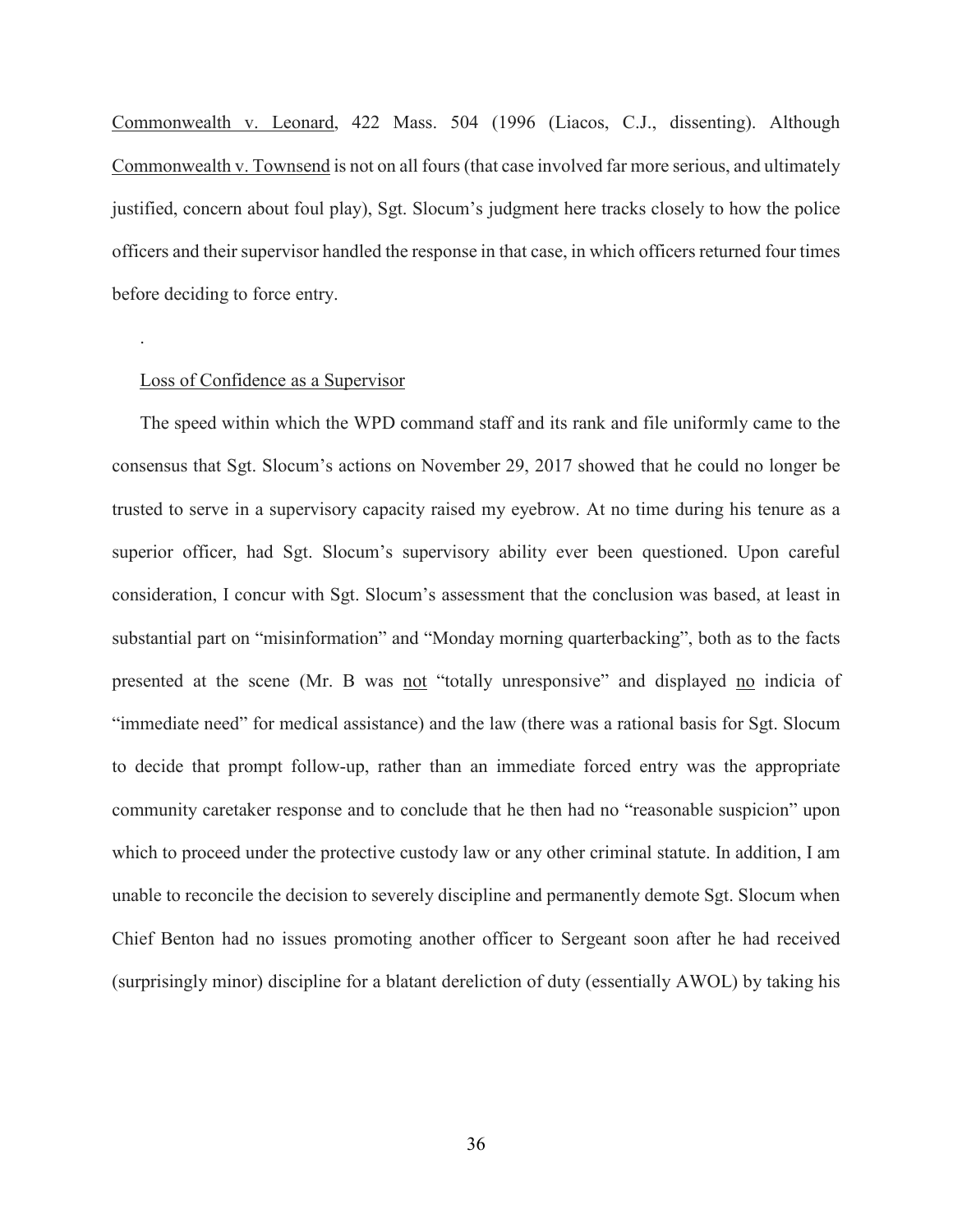daughter to an amusement park when he was due to appear in court and then lying to his supervisors about it.<sup>18</sup>

## Allowance of the Appeal

My de novo review of the facts that were known, or should have been known, to the WPD at the time, and the applicable law, demonstrate that the WPD was materially mistaken as to both. As a result, the WPD has failed to meet it burden to establish "just cause" for the discipline imposed on Sgt. Slocum. Even after giving the WPD the benefit of all doubt, the only justifiable criticism of Sgt. Slocum's performance, perhaps, was his failure to take additional measures, such as using his blue lights, siren or other devices to get Mr. B to acknowledge his presence but not for electing to circle back rather than use immediate force.

I do not miss the point that constitutional law is not a matter that falls within the sphere of the Commission's "expertise", and that a police department has considerable discretion to hold its officers to a higher standard. Nor do I mean to suggest that, as a matter of law, Sergeant Slocum had no legal right to break into Mr. B's truck, but only that, because of the legitimate uncertainty in his mind about that issue and his otherwise reasonable assessment of the scene, his decision not to break into the truck was a fair exercise of his discretion at the time.

The Commission is vested with a duty to enforce "basic merit principles" of civil service law, which mandate that discipline must be remedial, not punitive, designed to "correct inadequate performance" and removing an employee from his or her position only when "inadequate performance cannot be corrected." In particular, Sgt. Slocum's discretionary, and honest judgment

<sup>&</sup>lt;sup>18</sup> I have also considered the Appellant's argument that witnesses were motivated by self-interest or bias: (1) Officer Burtt-Henderson, who was in line to fill the next opening for Sergeant; may have realized that he had not been as clear as he could about the information he conveyed to Sgt. Slocum, and (2) Lt. May-Stafford's order to have Mr. B.'s car towed could be questioned under the WPD Tow Policy (Exh.T) and the law. (See Commonwealth v. Oliveira, 473 Mass. 10 (2016) (inventory search of impounded vehicle that posed no public safety risk held invalid when police failed to let owner make his "one phone call" to arrange for a girlfriend to retrieve it). The Appellant's contention may have some force, but I find that misinformation, rather than self-interest, played the major role here.